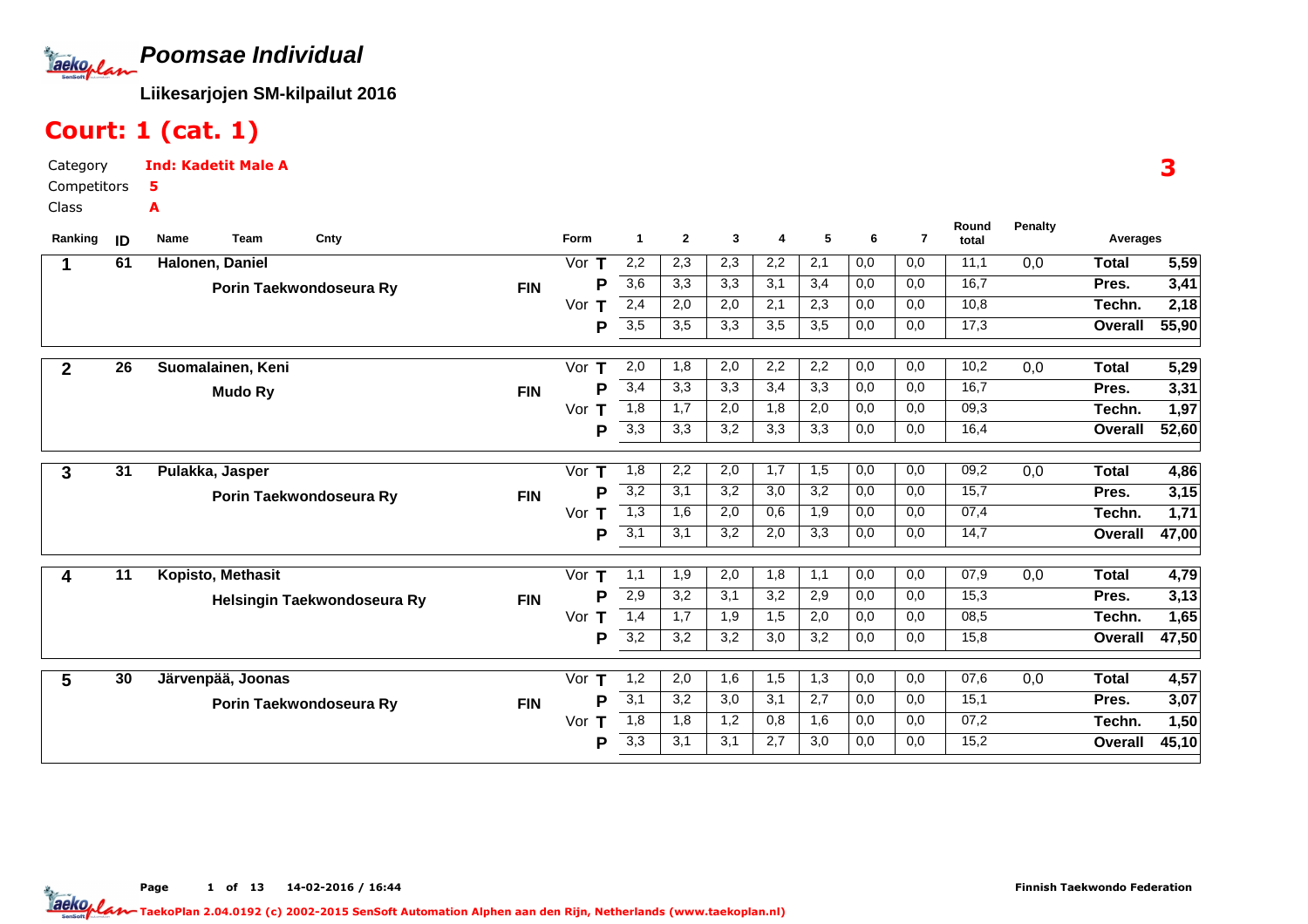

### Court: 1 (cat. 2)

Category Competitors $\overline{C}$ Ind: Kadetit Female A3A

| Class |  |
|-------|--|
|       |  |

| Ranking | ID | Team<br>Name      | Cnty                           |            | <b>Form</b> | 1                | $\mathbf{2}$ | 3   | 4   | 5   | 6   | 7   | Round<br>total | <b>Penalty</b> | Averages |       |
|---------|----|-------------------|--------------------------------|------------|-------------|------------------|--------------|-----|-----|-----|-----|-----|----------------|----------------|----------|-------|
|         |    |                   |                                |            |             |                  |              |     |     |     |     |     |                |                |          |       |
|         | 25 | Suomalainen, Naam |                                |            | Vor         | 2,5              | 2,6          | 2,7 | 2,7 | 3,0 | 0,0 | 0,0 | 13,5           | 0,0            | Total    | 6,35  |
|         |    | <b>Mudo Ry</b>    |                                | <b>FIN</b> | Р           | 3,4              | 3,6          | 3,6 | 3,4 | 3,6 | 0,0 | 0,0 | 17,6           |                | Pres.    | 3,56  |
|         |    |                   |                                |            | Vor<br>т    | 2,7              | 3,0          | 2,9 | 2,8 | 3,0 | 0,0 | 0,0 | 14,4           |                | Techn.   | 2,79  |
|         |    |                   |                                |            | P           | 3,6              | 3,6          | 3,6 | 3,7 | 3,6 | 0,0 | 0,0 | 18,1           |                | Overall  | 63,60 |
|         |    |                   |                                |            |             |                  |              |     |     |     |     |     |                |                |          |       |
| 2       | 20 | Tuokko, Tara      |                                |            | Vor<br>т    | 1,8              | 2,6          | 2,3 | 2,8 | 2,3 | 0,0 | 0,0 | 11,8           | 0,0            | Total    | 5,79  |
|         |    |                   | Klaukkalan Tae Kwon Do Ry      | <b>FIN</b> | Р           | 3,0              | 3,5          | 3,4 | 3,4 | 3,3 | 0,0 | 0,0 | 16,6           |                | Pres.    | 3,37  |
|         |    |                   |                                |            | Vor<br>т    | 2,4              | 2,5          | 2,4 | 2,5 | 2,4 | 0,0 | 0,0 | 12,2           |                | Techn.   | 2,41  |
|         |    |                   |                                |            | P           | 3,2              | 3,4          | 3,4 | 3,4 | 3,3 | 0,0 | 0,0 | 16,7           |                | Overall  | 57,30 |
|         |    |                   |                                |            |             |                  |              |     |     |     |     |     |                |                |          |       |
| 3       | 16 | Sepponen, Noora   |                                |            | Vor<br>т    | 1,2              | 1,8          | 2,0 | 2,0 | 2,1 | 0,0 | 0,0 | 09,1           | 0,0            | Total    | 5,26  |
|         |    |                   | Izenzei Taekwondo Team Finland | <b>FIN</b> | Р           | $\overline{3,2}$ | 3,0          | 3,2 | 3,0 | 3,1 | 0,0 | 0,0 | 15,5           |                | Pres.    | 3,13  |
|         |    |                   |                                |            | Vor<br>т    | 2,3              | 2,7          | 2,5 | 2,2 | 2,2 | 0,0 | 0,0 | 11,9           |                | Techn.   | 2,13  |
|         |    |                   |                                |            | P           | 3,3              | 3,2          | 3,3 | 2,9 | 3,0 | 0,0 | 0,0 | 15,7           |                | Overall  | 52,20 |
|         |    |                   |                                |            |             |                  |              |     |     |     |     |     |                |                |          |       |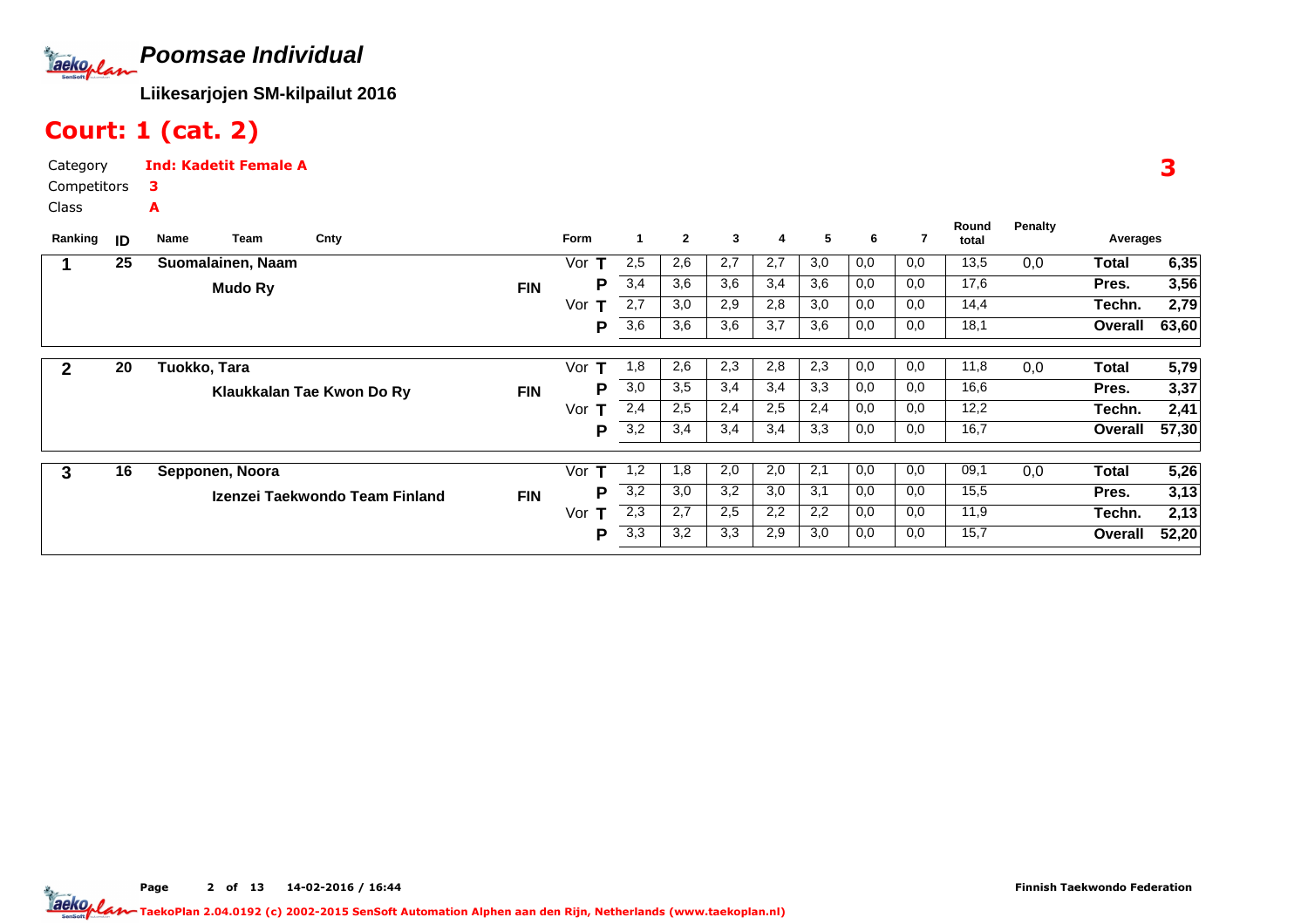

## Court: 1 (cat. 4)

Category CompetitorsClassInd: Juniorit Male A3A

| Ranking      | ID | Team<br>Name        | Cnty                         |            | Form     | $\mathbf 1$ | $\mathbf{2}$ | 3   | 4   | 5   | 6   | 7   | Round<br>total | <b>Penalty</b> | Averages |       |
|--------------|----|---------------------|------------------------------|------------|----------|-------------|--------------|-----|-----|-----|-----|-----|----------------|----------------|----------|-------|
|              | 9  | Knutsson, Mico      |                              |            | Vor      | 2,0         | 2,1          | 2,7 | 2,4 | 2,0 | 0,0 | 0,0 | 11,2           | 0,0            | Total    | 5,80  |
|              |    |                     | <b>Espoo Hwarang Team Ry</b> | <b>FIN</b> | Р        | 3,6         | 3,3          | 3,6 | 3,6 | 3,3 | 0,0 | 0,0 | 17,4           |                | Pres.    | 3,48  |
|              |    |                     |                              |            | Vor<br>т | 2,4         | 2,5          | 2,4 | 2,6 | 2,5 | 0,0 | 0,0 | 12,4           |                | Techn.   | 2,32  |
|              |    |                     |                              |            | P        | 3,5         | 3,5          | 3,4 | 3,7 | 3,4 | 0,0 | 0,0 | 17,5           |                | Overall  | 58,50 |
| $\mathbf{2}$ | 22 | Koivistoinen, Veeti |                              |            | Vor<br>т | 2,0         | 2,7          | 2,4 | 2,5 | 1,9 | 0,0 | 0,0 | 11,5           | 0,0            | Total    | 5,67  |
|              |    |                     |                              |            | Р        | 3,1         | 3,2          | 3,4 | 3,7 | 3,3 | 0,0 | 0,0 | 16,7           |                | Pres.    | 3,33  |
|              |    |                     | <b>Kuopion Taekwondo Ry</b>  | <b>FIN</b> |          |             |              |     |     |     |     |     |                |                |          |       |
|              |    |                     |                              |            | Vor      | 2,1         | 2,6          | 2,5 | 2,3 | 2,3 | 0,0 | 0,0 | 11,8           |                | Techn.   | 2,33  |
|              |    |                     |                              |            | Р        | 3,2         | 3,4          | 3,4 | 3,5 | 3,3 | 0,0 | 0,0 | 16,8           |                | Overall  | 56,80 |
|              |    |                     |                              |            |          |             |              |     |     |     |     |     |                |                |          |       |
| 3            | 24 | Vartiainen, Severi  |                              |            | Vor<br>т | 2,3         | 2,5          | 2,1 | 2,4 | 2,1 | 0,0 | 0,0 | 11,4           | 0,0            | Total    | 5,50  |
|              |    |                     | <b>Kuopion Taekwondo Ry</b>  | <b>FIN</b> | Р        | 3,7         | 3,3          | 3,2 | 3,4 | 3,1 | 0,0 | 0,0 | 16,7           |                | Pres.    | 3,27  |
|              |    |                     |                              |            | Vor      | 2,2         | 2,5          | 2,1 | 2,2 | 2,2 | 0,0 | 0,0 | 11,2           |                | Techn.   | 2,23  |
|              |    |                     |                              |            | P        | 3,4         | 3,3          | 3,1 | 3,3 | 3,1 | 0,0 | 0,0 | 16,2           |                | Overall  | 55,50 |

3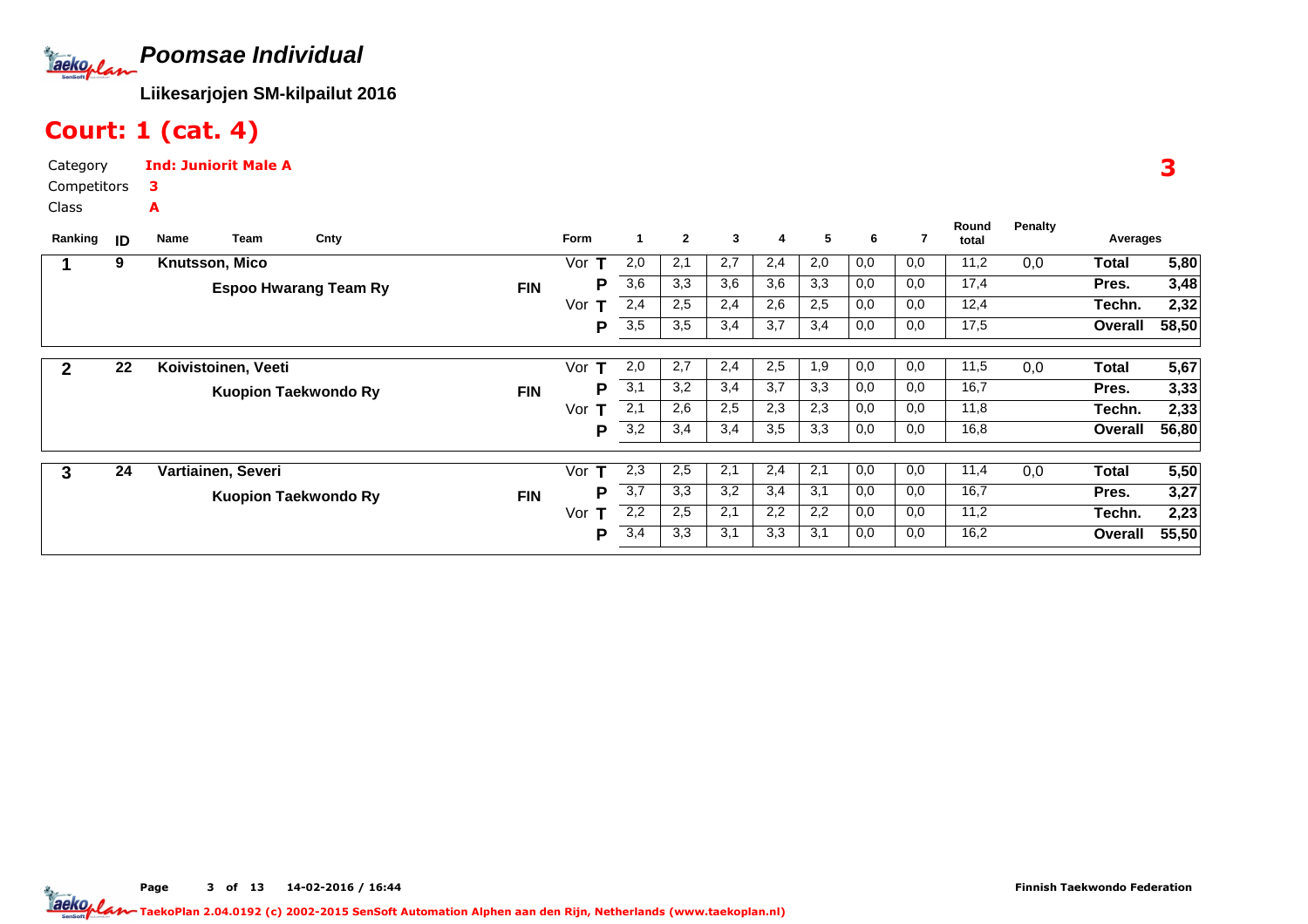**Poomsae Individual**Tackoplan

**Liikesarjojen SM-kilpailut 2016**

## Court: 1 (cat. 5)

| Category          |      | <b>Ind: Juniorit Female A</b> |      |      |     |          |     |     |      |     |     |                |         |          |
|-------------------|------|-------------------------------|------|------|-----|----------|-----|-----|------|-----|-----|----------------|---------|----------|
| Competitors       |      |                               |      |      |     |          |     |     |      |     |     |                |         |          |
| Class             |      |                               |      |      |     |          |     |     |      |     |     |                |         |          |
| Ranking <b>ID</b> | Name | Team                          | Cnty | Form |     | $\sim$ 2 |     | -4  |      | 6   |     | Round<br>total | Penalty | Averages |
|                   |      | Huuskonen. Eevi               |      | Vor  | 2,6 | 3,0      | 2,8 | 3,1 | -2,7 | 0,0 | 0,0 | 14,2           | 0.0     | Total    |

|  | Huuskonen, Eevi              | Vor        | 2,6 | 3,0                   | 2,8           | -21<br>J. | 2,7 | 0,0 | 0,0 | 14,2 | 0,0 | Total   | 6,38  |
|--|------------------------------|------------|-----|-----------------------|---------------|-----------|-----|-----|-----|------|-----|---------|-------|
|  | <b>Espoo Hwarang Team Ry</b> | <b>FIN</b> | ◡.≀ | -27<br>، ب            | 3,6           | 3,8       | 3,9 | 0,0 | 0,0 | 18,7 |     | Pres.   | 3,70  |
|  |                              | Vor        | 2,5 | 2,8                   | າ 7<br>$\sim$ | .9        | 2,4 | 0,0 | 0,0 | 12,3 |     | Techn.  | 2,68  |
|  |                              |            | ◡.≀ | $\sim$ $\sim$<br>ن. ت | 3,8           | 3,5       | 3,6 | 0,0 | 0,0 | 18,3 |     | Overall | 63,50 |
|  |                              |            |     |                       |               |           |     |     |     |      |     |         |       |

Page 4 of 13 14-02-2016 / 16:44 4 of 13 14-02-2016 / 16:4

3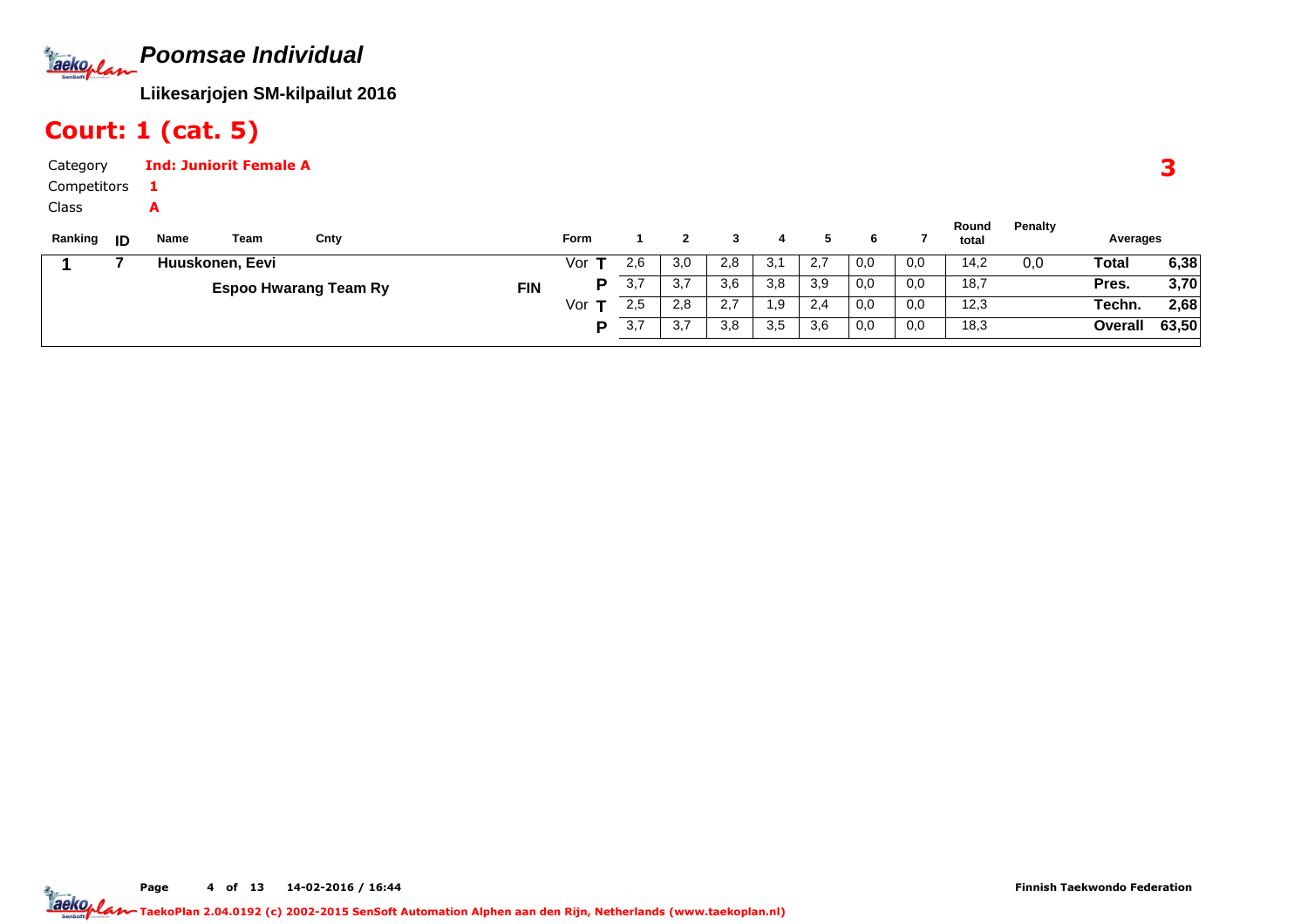**Poomsae Individual**Jackoplan

**Liikesarjojen SM-kilpailut 2016**

## Court: 1 (cat. 11)

Category CompetitorsClassInd: Yli 40 Male A7A

| Ranking      | ID              | Team<br>Cnty<br>Name               |            | Form          | $\mathbf{1}$                         | $\mathbf{2}$     | 3          | 4                | 5                       | 6          | $\overline{7}$ | Round<br>total | <b>Penalty</b>   | Averages     |               |
|--------------|-----------------|------------------------------------|------------|---------------|--------------------------------------|------------------|------------|------------------|-------------------------|------------|----------------|----------------|------------------|--------------|---------------|
| $\mathbf 1$  | 13              | Rejman, Kim                        |            | Vor $T$       | 2,4                                  | 2,4              | 2,6        | 2,4              | 2,1                     | 0,0        | 0,0            | 11,9           | 0,0              | <b>Total</b> | 6,04          |
|              |                 | <b>Helsingin Taekwondoseura Ry</b> | <b>FIN</b> | P             | $\overline{3,6}$                     | 3,6              | 3,4        | 3,5              | 3,6                     | 0,0        | 0,0            | 17,7           |                  | Pres.        | 3,59          |
|              |                 |                                    |            | Vor<br>т      | 2,5                                  | 2,4              | 2,7        | 2,5              | 2,5                     | 0,0        | 0,0            | 12,6           |                  | Techn.       | 2,45          |
| $\mathbf{A}$ |                 |                                    |            | P             | $\overline{3,6}$                     | 3,6              | 3,6        | 3,6              | 3,7                     | 0,0        | 0,0            | 18,1           |                  | Overall      | 60,30         |
| 4            | 27              | Suomalainen, Vesa                  |            | Vor<br>т      | 2,2                                  | 1,5              | 2,4        | $\overline{2,1}$ | 2,1                     | 0,0        | 0,0            | 10,3           | 0,0              | <b>Total</b> | 5,60          |
|              |                 | <b>Mudo Ry</b>                     | <b>FIN</b> | P             | 3,3                                  | 3,5              | 3,4        | 3,3              | 3,5                     | 0,0        | 0,0            | 17,0           |                  | Pres.        | 3,43          |
|              |                 |                                    |            | Vor<br>т      | 1,9                                  | 2,3              | 2,4        | 1,9              | 2,4                     | 0,0        | 0,0            | 10,9           |                  | Techn.       | 2,17          |
| $\mathbf{A}$ |                 |                                    |            | P             | $\overline{3,3}$                     | 3,5              | 3,5        | 3,4              | 3,5                     | 0,0        | 0,0            | 17,2           |                  | Overall      | 55,40         |
|              |                 |                                    |            |               |                                      |                  |            |                  |                         |            |                |                |                  |              |               |
| 5            | 8               | Huuskonen, Matti                   |            | Vor<br>Т      | 1,9                                  | $\overline{1,9}$ | 2,5        | 2,3              | 1,8                     | 0,0        | 0,0            | 10,4           | $\overline{0,0}$ | <b>Total</b> | 5,42          |
|              |                 | <b>Espoo Hwarang Team Ry</b>       | <b>FIN</b> | P             | 3,3                                  | 3,3              | 3,5        | 3,5              | 3,2                     | 0,0        | 0,0            | 16,8           |                  | Pres.        | 3,37          |
| $\mathbf{A}$ |                 |                                    |            | Vor<br>Т<br>P | $\overline{1,5}$<br>3,3              | 2,0<br>3,4       | 2,1<br>3,5 | 2,1<br>3,4       | 2,2<br>3,2              | 0,0<br>0,0 | 0,0<br>0,0     | 09,9<br>16,8   |                  | Techn.       | 2,05          |
|              |                 |                                    |            |               |                                      |                  |            |                  |                         |            |                |                |                  | Overall      | 53,90         |
| 3            | 29              | Patrikainen, Ilja                  |            | Vor<br>т      | 2,4                                  | 2,0              | 1,7        | 2,0              | 2,1                     | 0,0        | 0,0            | 10,2           | 0,0              | <b>Total</b> | 5,70          |
|              |                 | Mukwan Jyväskylä                   | <b>FIN</b> | P             | $\overline{3,5}$                     | 3,5              | 3,2        | 3,5              | 3,4                     | 0,0        | 0,0            | 17,1           |                  | Pres.        | 3,47          |
|              |                 |                                    |            | Vor<br>Т      | 2,4                                  | 2,5              | 2,3        | 2,8              | 2,4                     | 0,0        | 0,0            | 12,4           |                  | Techn.       | 2,23          |
| $\mathbf{A}$ |                 |                                    |            | P             | 3,4                                  | 3,5              | 3,3        | 3,5              | 3,5                     | 0,0        | 0,0            | 17,2           |                  | Overall      | 56,90         |
| 6            | 35              | Kukkonen, Ari                      |            | Vor<br>т      | 1,3                                  | 1,2              | 1,7        | 1,6              | 0,6                     | 0,0        | 0,0            | 06,4           | 0,0              | <b>Total</b> | 4,35          |
|              |                 | Tampereen Kumgang Taekwondo Ry     | <b>FIN</b> | P             | 2,8                                  | 3,0              | 3,1        | 2,7              | 2,5                     | 0,0        | 0,0            | 14,1           |                  | Pres.        | 2,86          |
|              |                 |                                    |            | Vor $T$       | 1,5                                  | 1,5              | 1,5        | 1,9              | 1,8                     | 0,0        | 0,0            | 08,2           |                  | Techn.       | 1,48          |
| $\mathbf{A}$ |                 |                                    |            | P             | $\overline{2,9}$                     | $\overline{3,0}$ | 2,8        | 2,8              | 3,1                     | 0,0        | 0,0            | 14,6           |                  | Overall      | 43,30         |
|              |                 |                                    |            |               |                                      |                  |            |                  |                         |            |                |                |                  |              |               |
| $\mathbf{2}$ | $\overline{15}$ | Hwang, Inkwon                      |            | Vor<br>т      | 1,7                                  | 2,1              | 2,5        | 2,5              | 2,2                     | 0,0        | 0,0            | 11,0           | 0,0              | <b>Total</b> | 5,85          |
|              |                 | Herttoniemen Taekwondo Hwang       | <b>FIN</b> | P             | $\overline{3,5}$<br>$\overline{2,4}$ | 3,4<br>2,4       | 3,6<br>2,5 | 3,6<br>2,3       | $\overline{3,5}$<br>2,4 | 0,0<br>0,0 | 0,0<br>0,0     | 17,6<br>12,0   |                  | Pres.        | 3,51          |
| $\mathbf{A}$ |                 |                                    |            | Vor<br>т<br>P | $\overline{3,5}$                     | 3,4              | 3,5        | 3,6              | 3,5                     | 0,0        | 0,0            | 17,5           |                  | Techn.       | 2,33<br>58,10 |
|              |                 |                                    |            |               |                                      |                  |            |                  |                         |            |                |                |                  | Overall      |               |

2

Page 5 of 13 14-02-2016 / 16:44 5 of 13 14-02-2016 / 16:4

Finnish Taekwondo Federation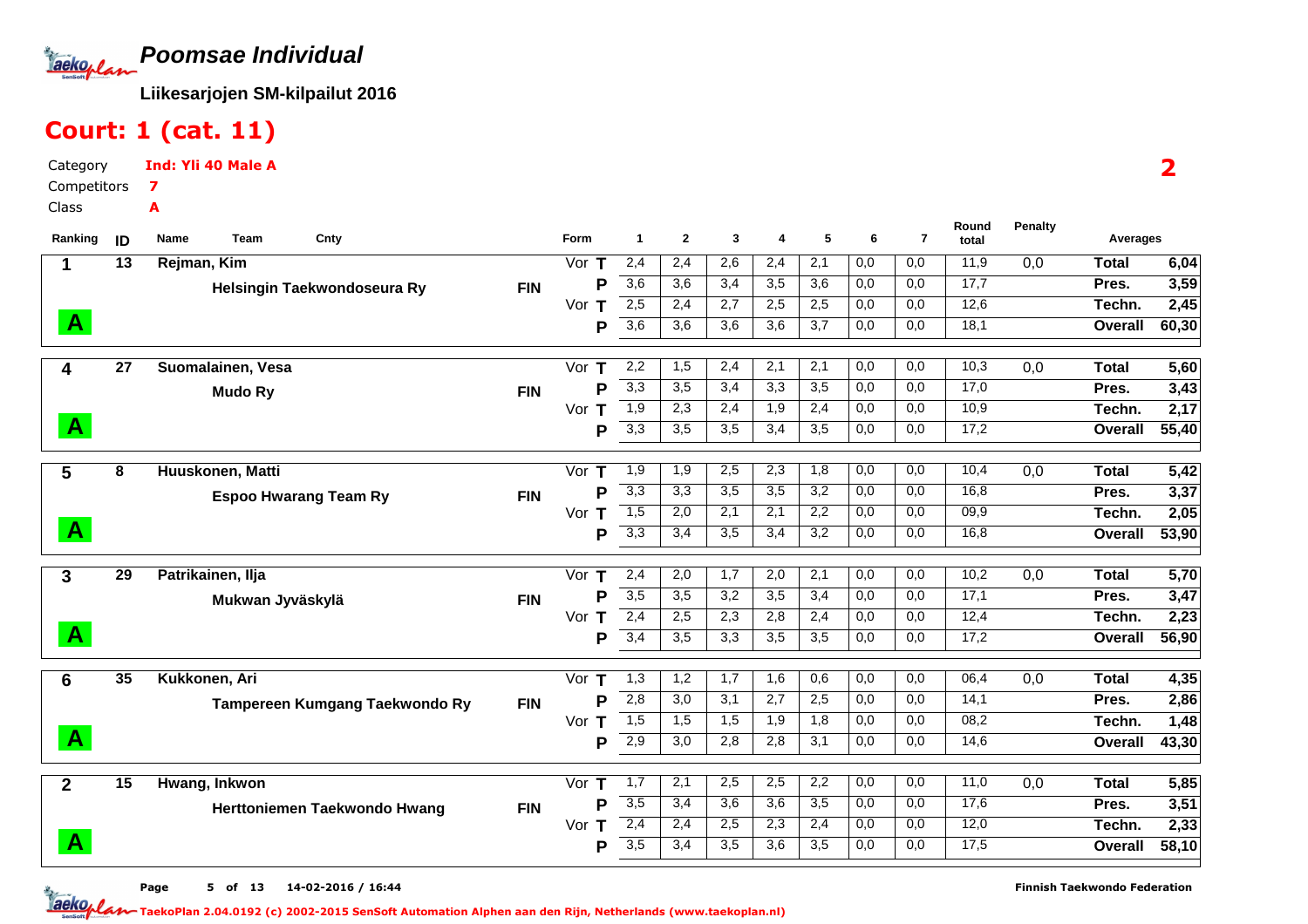**Poomsae Individual**Tackoplan

**Liikesarjojen SM-kilpailut 2016**

## Court: 1 (cat. 11)

| Category    |      | Ind: Yli 40 Male A |      |      |               |     |              |   |     |    |               |               |                               |         |              |
|-------------|------|--------------------|------|------|---------------|-----|--------------|---|-----|----|---------------|---------------|-------------------------------|---------|--------------|
| Competitors |      |                    |      |      |               |     |              |   |     |    |               |               |                               |         |              |
| Class       |      |                    |      |      |               |     |              |   |     |    |               |               |                               |         |              |
| Ranking     | ID   | Name               | Team | Cnty | <b>Form</b>   |     | $\mathbf{2}$ | 3 | 4   |    | 6             |               | Round<br>total                | Penalty | Averages     |
|             | - 24 | Munttinon Antti    |      |      | $\frac{1}{2}$ | 1 R |              |   | . 7 | ∣? | $\cap$ $\cap$ | $\cap$ $\cap$ | $\bigcap$ $\bigcap$ $\bigcap$ | $\cap$  | <b>Total</b> |

| 21 | <b>Mynttinen, Antti</b>  | Vor        | 1.6  |             |     |            | 12<br>ں. ا | 0,0 | 0,0 | 06,3 | 0,0 | Total   | 4,00  |
|----|--------------------------|------------|------|-------------|-----|------------|------------|-----|-----|------|-----|---------|-------|
|    | Korson Kaiku / Taekwondo | <b>FIN</b> | 2,9  | 2.9         | 3,1 | റ റ<br>2.0 | 2,7        | 0,0 | 0,0 | 14.4 |     | Pres.   | 2,83  |
|    |                          | Vor        | ے, ا | ے, ا        |     | U.S        | . .        | 0,0 | 0,0 | 05,  |     | Techn.  | 1,17  |
|    |                          |            | 2,9  | ാ വ<br>ت. ے | 2,8 | ົດ ¬       | 2,5        | 0,0 | 0,0 | 13,8 |     | Overall | 39,60 |
|    |                          |            |      |             |     |            |            |     |     |      |     |         |       |

Page 6 of 13 14-02-2016 / 16:44

3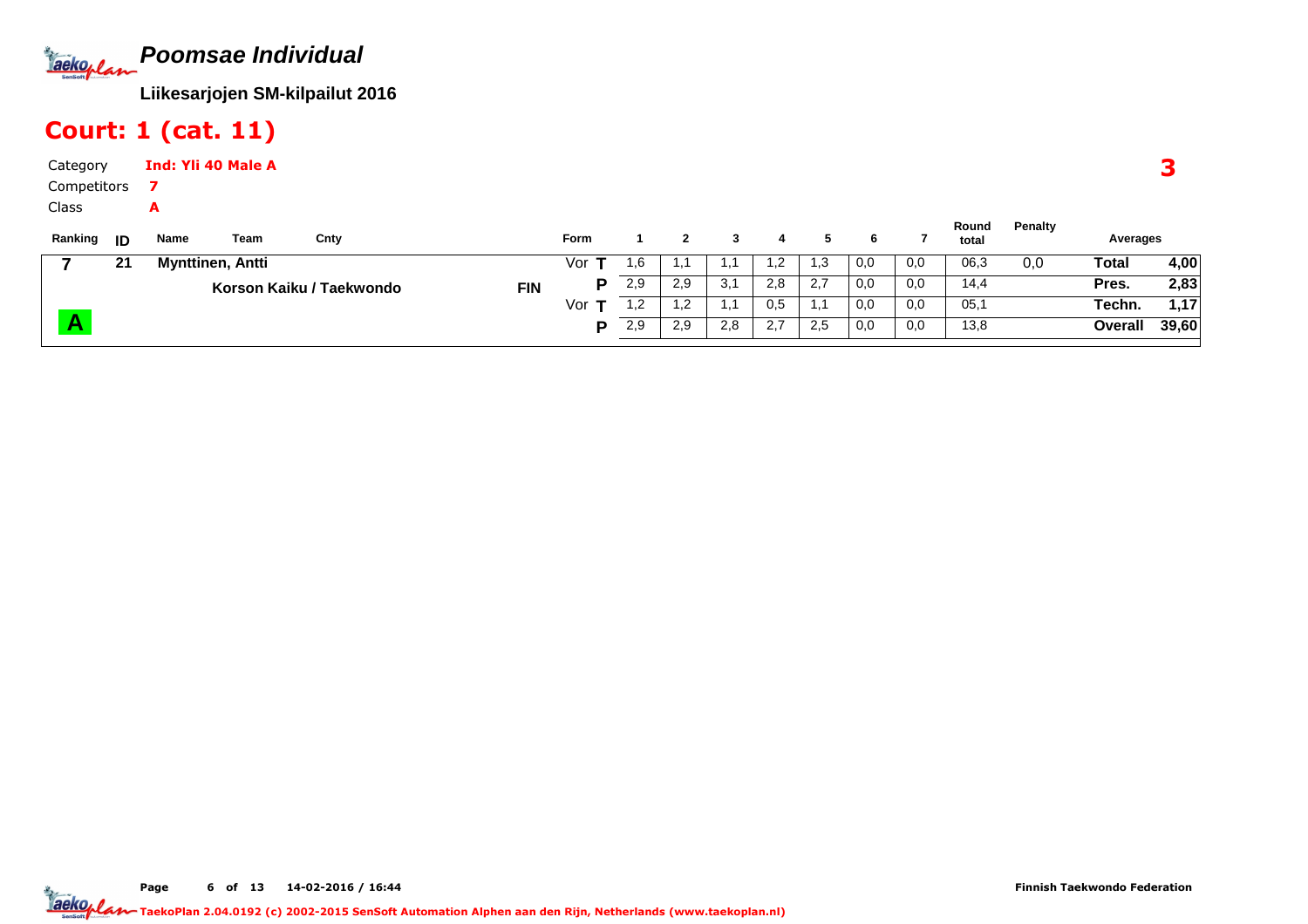

#### Court: 1 (cat. 11)

CategoryCompetitorsClassInd: Yli 40 Male A7A

**Name Team Cnty <sup>1</sup> <sup>2</sup> <sup>3</sup> <sup>4</sup> <sup>5</sup> Round**total **Ranking <sup>6</sup> <sup>7</sup> total Form**m 1 2 3 4 5 6 7 total **Averages PenaltyID 13 Rejman, Kim Helsingin Taekwondoseura Ry FIN1** Vor 2,4 2,6 2,7 2,6 2,7 13,0 0,0 0,0 0,0 **6,34** 3,6 | 3,7 | 3,5 | 3,6 | 3,9 | 0,0 | 0,0 | 18,3  $0,0$  0,0 18,3 2,7 | 2,6 | 2,9 | 2,8 | 2,6 | 0,0 | 0,0  $0,0$ 3,8 | 3,7 | 3,7 | 3,6 | 3,8 | 0,0 | 0,0 13,6 18,6Vor**T** r **T** 2,7 | 2,6 | 2,9 | 2,8 | 2,6 | 0,0 | 0,0 | 13,6 **Techn.** 2,**67 63,503,68** $2.67$ **TotalTechn.Pres.OverallT P P29 Patrikainen, Ilja Mukwan Jyväskylä FIN2** Vor 2,3 2,5 2,7 2,6 2,5 12,6 0,0 0,0 0,0 **6,24** 3,5 3,6 3,6 3,6 3,6 17,9 $0,0$  0,0 17,9 2,6 | 2,6 | 2,7 | 2,8 | 2,7 | 0,0 | 0,0  $0,0$ 3,7 | 3,6 | 3,7 | 3,7 | 3,6 | 0,0 | 0,0 13,4 18,3Vor**T 2,60 62,203,63** $2,60$ **TotalTechn.Pres.OverallT P P15 Hwang, InkwonHerttoniemen Taekwondo Hwang FIN3** Vor 2,3 2,4 2,5 2,6 2,6 12,4 0,0 0,0 0,0 **6,15** 3,5 | 3,6 | 3,4 | 3,7 | 3,7 | 0,0 | 0,0 | 17,9  $0,0$  0,0 17,9 2,6 | 2,5 | 2,6 | 3,0 | 2,5 | 0,0 | 0,0 3,6 | 3,6 | 3,5 | 3,7 | 3,7 | 0,0 | 0,0  $13,2$  18,1Vor**T** r **T** 2,6 | 2,5 | 2,6 | 3,0 | 2,5 | 0,0 | 0,0 | 13,2 **Techn. 2,53 61,603,61** $2,53$ **TotalTechn.Pres.Overall**Vor T **P P8 Huuskonen, Matti Espoo Hwarang Team Ry FIN4** Vor 1,7 2,3 2,1 2,2 2,3 10,6 0,0 0,0 0,0 **5,65** 3,2 | 3,5 | 3,5 | 3,4 | 3,5 | 0,0 | 0,0 | 17,1  $0,0$  0,0 17,1 2,4 | 2,2 | 2,1 | 2,5 | 2,0 | 0,0 | 0,0  $0.0$ 3,3 | 3,5 | 3,4 | 3,2 | 0,0 | 0,0  $11.2$  16,9Vor**T 2,21 55,803,43** $2,21$ **TotalTechn.Pres.Overall**Vor **T P P27 Suomalainen, Vesa Mudo Ry FIN5** Vor 2,0 2,1 2,3 1,6 2,2 10,2 0,0 0,0 0,0 **5,17** 3,2 | 3,7 | 3,5 | 3,0 | 3,4 | 0,0 | 0,0 | 16,8  $0,0$  0,0 16,8 2,0 | 1,5 | 1,6 | 1,8 | 1,7 | 0,0 | 0,0  $0.0$ 3,1 | 3,6 | 3,4 | 2,8 | 3,0 | 0,0 | 0,0 08,6 $15,9$ Vor**T 1,90 51,503,27** $1,90$ **TotalTechn.Pres.OverallT PP**

3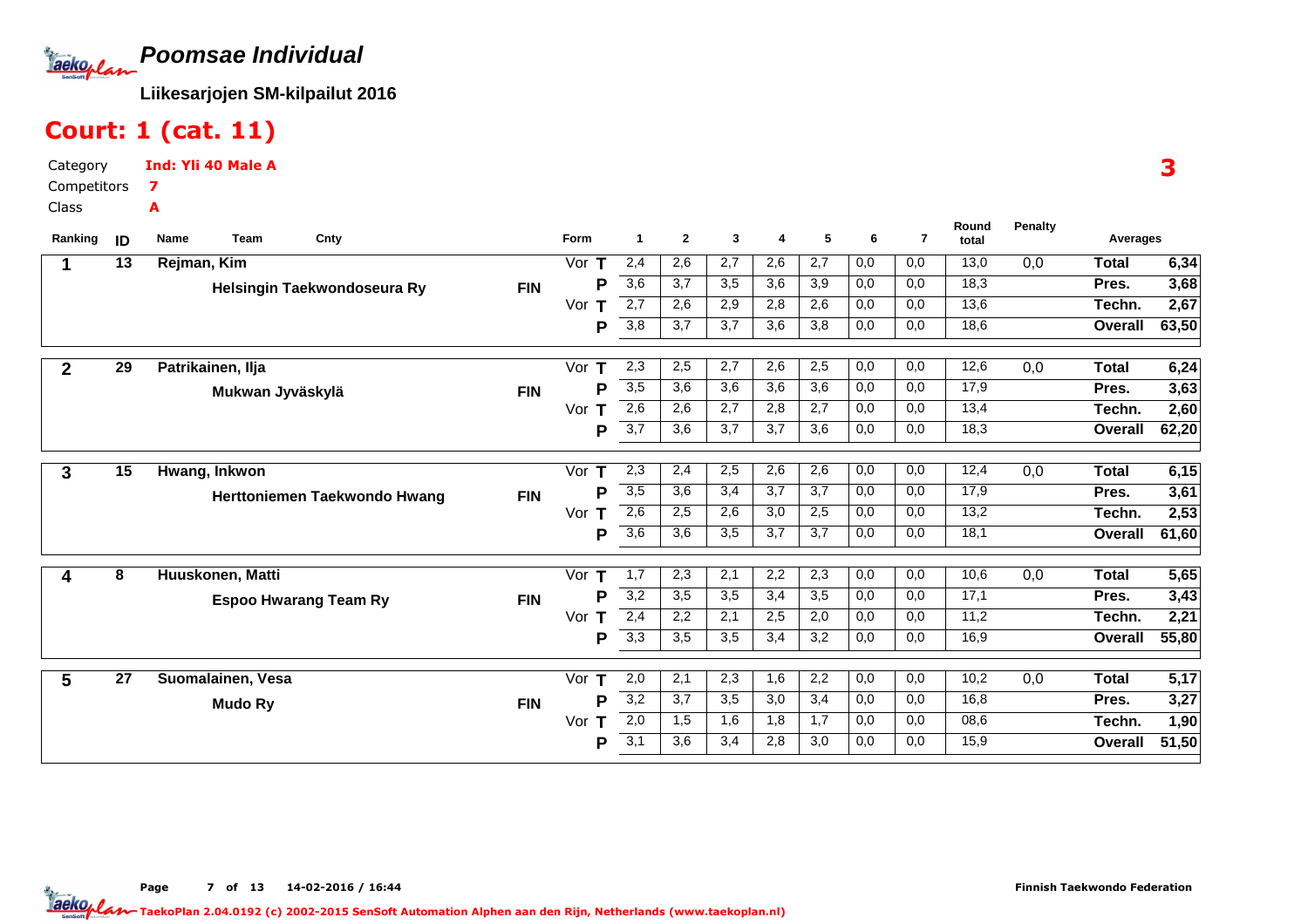

#### Court: 1 (cat. 12)

Category CompetitorsClassInd: Alle 40 Female A5A

| Ranking      | ID                      | Name<br><b>Team</b><br>Cnty  |            | <b>Form</b> | 1                | $\mathbf{2}$ | 3   | 4   | 5   | 6   | $\overline{7}$ | Round<br>total | <b>Penalty</b>   | Averages     |       |
|--------------|-------------------------|------------------------------|------------|-------------|------------------|--------------|-----|-----|-----|-----|----------------|----------------|------------------|--------------|-------|
| 1            | 10                      | Nukari, Johanna              |            | Vor<br>Т    | 2,9              | 2,9          | 2,8 | 3,0 | 3,0 | 0,0 | 0,0            | 14,6           | 0,0              | Total        | 6,61  |
|              |                         | <b>Espoo Hwarang Team Ry</b> | <b>FIN</b> | P           | $\overline{3,8}$ | 3,7          | 3,7 | 4,0 | 3,8 | 0,0 | 0,0            | 19,0           |                  | Pres.        | 3,75  |
|              |                         |                              |            | Vor         | 2,7              | 2,9          | 2,8 | 2,9 | 2,7 | 0,0 | 0,0            | 14,0           |                  | Techn.       | 2,86  |
|              |                         |                              |            | P           | $\overline{3,6}$ | 3,7          | 3,8 | 3,8 | 3,7 | 0,0 | 0,0            | 18,6           |                  | Overall      | 66,20 |
| $\mathbf{2}$ | $\overline{\mathbf{3}}$ | Saviauk, Triin               |            | Vor T       | 2,5              | 2,8          | 2,7 | 2,6 | 2,7 | 0,0 | 0,0            | 13,3           | 0,0              | <b>Total</b> | 6,15  |
|              |                         | <b>Budokwai Taekwondo</b>    | <b>FIN</b> | P           | $\overline{3,6}$ | 3,5          | 3,5 | 3,7 | 3,6 | 0,0 | 0,0            | 17,9           |                  | Pres.        | 3,52  |
|              |                         |                              |            | Vor<br>т    | 2,6              | 2,8          | 2,6 | 2,6 | 2,4 | 0,0 | 0,0            | 13,0           |                  | Techn.       | 2,63  |
|              |                         |                              |            | P           | 3,5              | 3,5          | 3,5 | 3,4 | 3,4 | 0,0 | 0,0            | 17,3           |                  | Overall      | 61,50 |
| 3            | 14                      | Röytiö, Tarja                |            | Vor $T$     | 2,6              | 2,9          | 2,7 | 2,3 | 2,4 | 0,0 | 0,0            | 12,9           | 0,0              | Total        | 6,00  |
|              |                         | Helsingin Taekwondoseura Ry  | <b>FIN</b> | Р           | 3,6              | 3,7          | 3,5 | 3,4 | 3,5 | 0,0 | 0,0            | 17,7           |                  | Pres.        | 3,48  |
|              |                         |                              |            | Vor<br>T    | 2,6              | 2,6          | 2,5 | 2,0 | 2,3 | 0,0 | 0,0            | 12,0           |                  | Techn.       | 2,52  |
|              |                         |                              |            | P           | $\overline{3,5}$ | 3,6          | 3,4 | 3,3 | 3,4 | 0,0 | 0,0            | 17,2           |                  | Overall      | 59,80 |
| 4            | 28                      | Hurmerinta, Riitta-Ilona     |            | Vor<br>т    | 2,4              | 2,1          | 2,8 | 2,2 | 2,6 | 0,0 | 0,0            | 12,1           | $\overline{0,0}$ | Total        | 5,81  |
|              |                         |                              |            | P           | $\overline{3,5}$ | 3,3          | 3,6 | 3,5 | 3,6 | 0,0 | 0,0            | 17,5           |                  | Pres.        | 3,41  |
|              |                         | Mukwan Jyväskylä             | <b>FIN</b> | Vor<br>т    | 2,2              | 2,2          | 2,5 | 2,5 | 2,5 | 0,0 | 0,0            | 11,9           |                  | Techn.       | 2,40  |
|              |                         |                              |            | Р           | 3,1              | 3,3          | 3,3 | 3,3 | 3,6 | 0,0 | 0,0            | 16,6           |                  | Overall      | 58,10 |
| 5            | 18                      | Rytkönen, Marjo              |            | Vor $T$     | 2,3              | 1,8          | 2,5 | 2,1 | 2,4 | 0,0 | 0,0            | 11,1           | 0,0              | Total        | 5,70  |
|              |                         |                              |            | P           | $\overline{3,3}$ | 3,4          | 3,6 | 3,4 | 3,5 | 0,0 | 0,0            | 17,2           |                  | Pres.        | 3,41  |
|              |                         | Klaukkalan Tae Kwon Do Ry    | <b>FIN</b> | Vor<br>Т    | 2,3              | 2,0          | 2,5 | 2,2 | 2,4 | 0,0 | 0,0            | 11,4           |                  | Techn.       | 2,29  |
|              |                         |                              |            | Р           | 3,4              | 3,4          | 3,4 | 3,3 | 3,4 | 0,0 | 0,0            | 16,9           |                  | Overall      | 56,60 |
|              |                         |                              |            |             |                  |              |     |     |     |     |                |                |                  |              |       |

3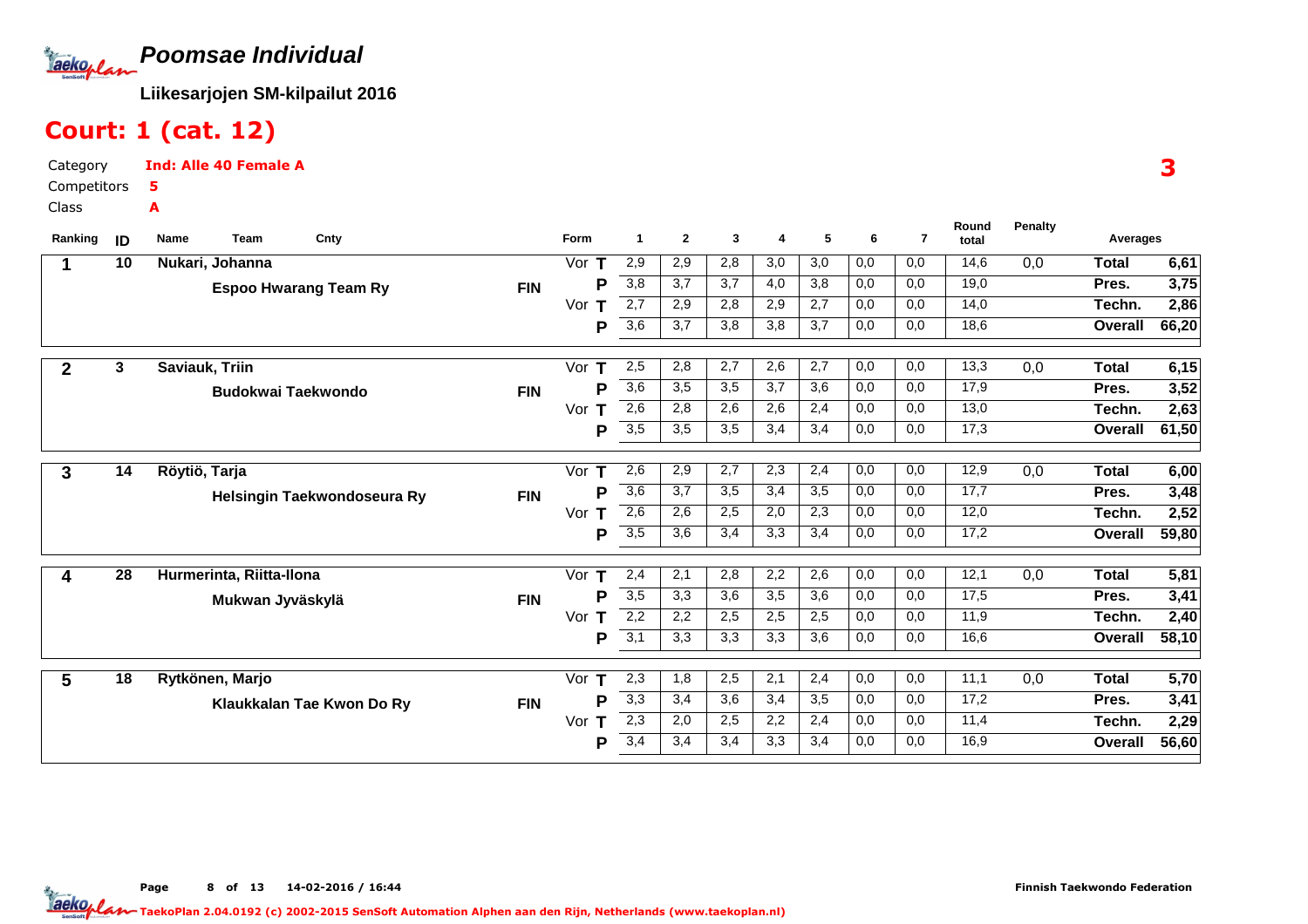

## Court: 1 (cat. 13)

Category CompetitorsClassInd: Alle 30 Male A3A

| Ranking | ID           | Team<br>Cnty<br>Name      |            | <b>Form</b> |     | $\mathbf{2}$ | 3   | 4   | 5   | 6   | 7   | Round<br>total | Penalty | Averages |       |
|---------|--------------|---------------------------|------------|-------------|-----|--------------|-----|-----|-----|-----|-----|----------------|---------|----------|-------|
|         | $\mathbf{2}$ | Salmi, Frans              |            | Vor<br>т    | 3,0 | 3,2          | 3,1 | 3,2 | 3,1 | 0,0 | 0,0 | 15,6           | 0,0     | Total    | 7,31  |
|         |              | <b>Budokwai Taekwondo</b> | <b>FIN</b> | P           | 4,1 | 4,1          | 4,3 | 4,5 | 4,3 | 0,0 | 0,0 | 21,3           |         | Pres.    | 4,23  |
|         |              |                           |            | Vor<br>т    | 3,1 | 3,0          | 3,0 | 3,2 | 2,9 | 0,0 | 0,0 | 15,2           |         | Techn.   | 3,08  |
|         |              |                           |            | P           | 4,2 | 4,1          | 4,3 | 4,3 | 4,2 | 0,0 | 0,0 | 21,1           |         | Overall  | 73,20 |
| 2       | 4            | Siltanen, Olli            |            | Vor<br>т    | 3,0 | 3,1          | 2,9 | 3,2 | 3,1 | 0,0 | 0,0 | 15,3           | 0,0     | Total    | 7,15  |
|         |              | Budokwai Taekwondo        | <b>FIN</b> | P           | 4,1 | 4,1          | 4,2 | 4,4 | 4,1 | 0,0 | 0,0 | 20,9           |         | Pres.    | 4,13  |
|         |              |                           |            | Vor<br>т    | 3,1 | 2,9          | 2,8 | 3,2 | 2,9 | 0,0 | 0,0 | 14,9           |         | Techn.   | 3,02  |
|         |              |                           |            | Р           | 4,1 | 4,1          | 4,2 | 4,2 | 4,1 | 0,0 | 0,0 | 20,7           |         | Overall  | 71,80 |
|         |              |                           |            |             |     |              |     |     |     |     |     |                |         |          |       |
| 3       | 33           | Kamphuis, Christian       |            | Vor<br>т    | 2,7 | 3,0          | 3,0 | 3,0 | 2,8 | 0,0 | 0,0 | 14,5           | 0,0     | Total    | 6,93  |
|         |              | Taekwondourheilijat 2011  | <b>FIN</b> | P           | 4,0 | 4,0          | 4,1 | 4,3 | 4,0 | 0,0 | 0,0 | 20,4           |         | Pres.    | 4,01  |
|         |              |                           |            | т<br>Vor    | 3,0 | 2,9          | 2,8 | 3,0 | 2,7 | 0,0 | 0,0 | 14,4           |         | Techn.   | 2,91  |
|         |              |                           |            | P           | 4,0 | 4,0          | 4,0 | 4,2 | 4,0 | 0,0 | 0,0 | 20,2           |         | Overall  | 69,50 |

3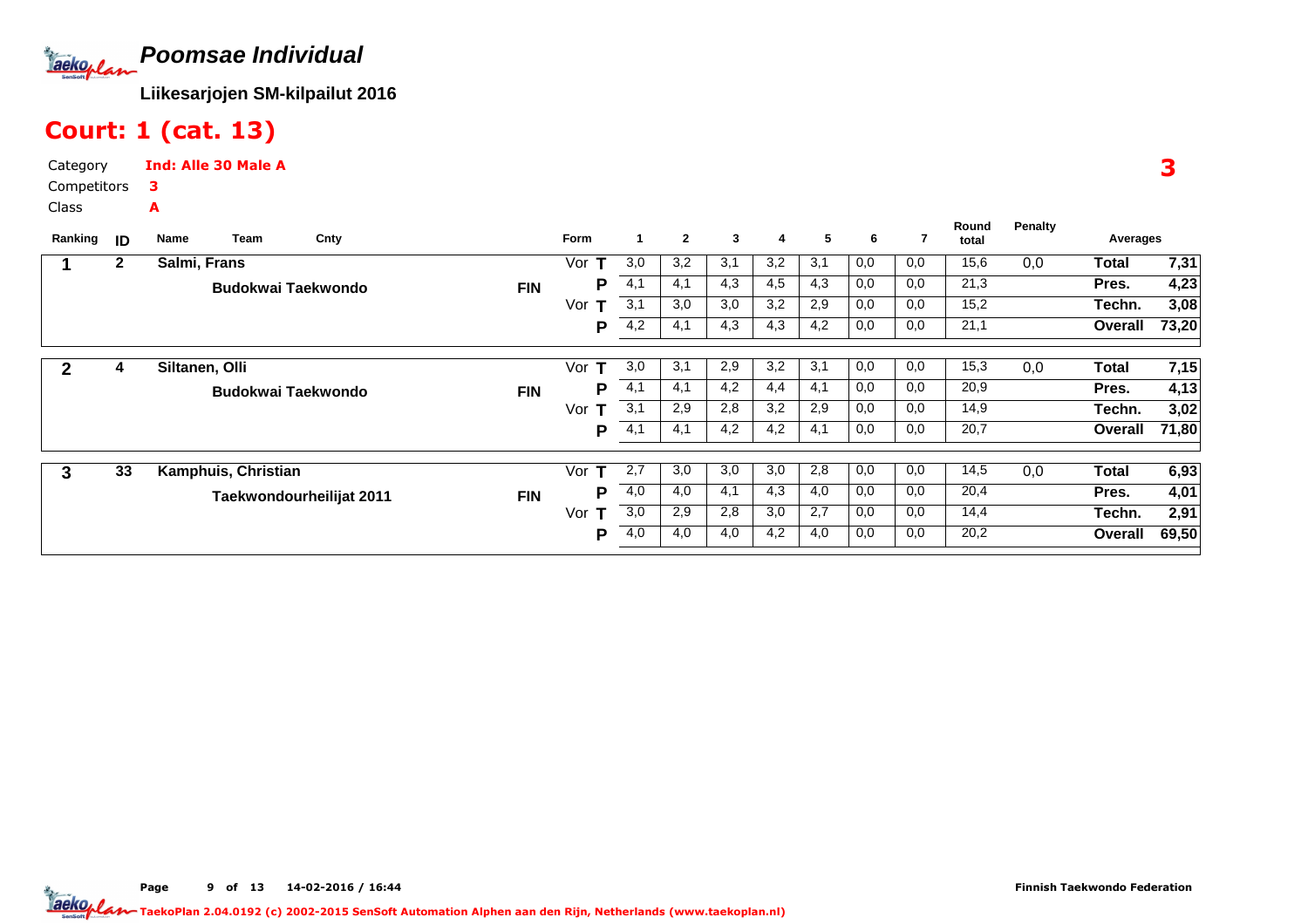

# Court: 1 (cat. 14)

Category CompetitorsClassInd: Alle 30 Female A7A

| Ranking      | ID              | <b>Name</b><br>Cnty<br>Team    |            | <b>Form</b> | $\mathbf{1}$     | $\mathbf{2}$     | 3                | 4                | 5                | 6   | $\overline{7}$ | Round<br>total | <b>Penalty</b> | Averages     |       |
|--------------|-----------------|--------------------------------|------------|-------------|------------------|------------------|------------------|------------------|------------------|-----|----------------|----------------|----------------|--------------|-------|
| 1            | $\overline{12}$ | Pihkala, Laura                 |            | Vor $T$     | 2,6              | 2,5              | 2,8              | 2,8              | $\overline{3,0}$ | 0,0 | 0,0            | 13,7           | 0,0            | <b>Total</b> | 6,49  |
|              |                 | Helsingin Taekwondoseura Ry    | <b>FIN</b> | P           | $\overline{3,7}$ | 3,7              | 3,7              | 3,8              | 3,6              | 0,0 | 0,0            | 18,5           |                | Pres.        | 3,73  |
|              |                 |                                |            | Vor $T$     | 2,8              | 2,8              | 2,8              | 2,7              | 2,7              | 0,0 | 0,0            | 13,8           |                | Techn.       | 2,75  |
| $\mathbf{A}$ |                 |                                |            | P           | $\overline{3,8}$ | 3,8              | $\overline{3,9}$ | $\overline{3,7}$ | 3,7              | 0,0 | 0,0            | 18,9           |                | Overall      | 64,90 |
| 4            | $\overline{19}$ | Tikkanen, Elina                |            | Vor $T$     | 2,3              | 2,4              | 2,6              | 2,2              | 2,7              | 0,0 | 0,0            | 12,2           | 0,0            | <b>Total</b> | 5,83  |
|              |                 | Klaukkalan Tae Kwon Do Ry      | <b>FIN</b> | P           | $\overline{3,5}$ | 3,5              | 3,5              | 3,4              | 3,6              | 0,0 | 0,0            | 17,5           |                | Pres.        | 3,45  |
|              |                 |                                |            | Vor T       | 2,2              | 2,4              | 2,5              | 2,4              | 2,1              | 0,0 | 0,0            | 11,6           |                | Techn.       | 2,38  |
| $\mathbf{A}$ |                 |                                |            | P           | 3,4              | 3,5              | 3,4              | 3,4              | 3,3              | 0,0 | 0,0            | 17,0           |                | Overall      | 58,30 |
| 4            | 5               | Siutila, Miia                  |            | Vor $T$     | 2,4              | 2,1              | 2,6              | 2,6              | 2,8              | 0,0 | 0,0            | 12,5           | 0,0            | <b>Total</b> | 5,83  |
|              |                 | <b>Budokwai Taekwondo</b>      | <b>FIN</b> | P           | 3,5              | 3,4              | 3,4              | 3,7              | $\overline{3,6}$ | 0,0 | 0,0            | 17,6           |                | Pres.        | 3,45  |
|              |                 |                                |            | Vor T       | $\overline{2,2}$ | 1,8              | 2,6              | 2,4              | 2,1              | 0,0 | 0,0            | 11,1           |                | Techn.       | 2,38  |
| $\mathbf{A}$ |                 |                                |            | P           | 3,2              | 3,3              | $\overline{3,5}$ | 3,5              | 3,4              | 0,0 | 0,0            | 16,9           |                | Overall      | 58,10 |
| 3            | 36              | Säynäjoki, Nea                 |            | Vor $T$     | 2,5              | 2,6              | 2,5              | 2,9              | 2,5              | 0,0 | 0,0            | 13,0           | 0,0            | <b>Total</b> | 6,30  |
|              |                 | Tampereen Kumgang Taekwondo Ry | <b>FIN</b> | P           | $\overline{3,7}$ | $\overline{3,6}$ | $\overline{3,5}$ | $\overline{3,8}$ | $\overline{3,7}$ | 0,0 | 0,0            | 18,3           |                | Pres.        | 3,67  |
|              |                 |                                |            | Vor T       | 2,5              | 2,8              | 2,8              | 2,9              | 2,6              | 0,0 | 0,0            | 13,6           |                | Techn.       | 2,63  |
| $\mathbf{A}$ |                 |                                |            | P           | $\overline{3,6}$ | 3,5              | 3,7              | 3,7              | 3,7              | 0,0 | 0,0            | 18,2           |                | Overall      | 63,10 |
| 6            | 6               | Strandman, Elina               |            | Vor $T$     | 2,2              | 2,5              | 2,3              | 2,7              | 2,4              | 0,0 | 0,0            | 12,1           | 0,0            | <b>Total</b> | 5,71  |
|              |                 | <b>Budokwai Taekwondo</b>      | <b>FIN</b> | P           | 3,3              | 3,5              | 3,3              | 3,5              | 3,4              | 0,0 | 0,0            | 17,0           |                | Pres.        | 3,36  |
|              |                 |                                |            | Vor T       | 2,2              | 2,7              | 2,4              | 2,3              | 2,2              | 0,0 | 0,0            | 11,8           |                | Techn.       | 2,35  |
| $\mathbf{A}$ |                 |                                |            | P           | $\overline{3,3}$ | 3,4              | 3,3              | 3,4              | 3,3              | 0,0 | 0,0            | 16,7           |                | Overall      | 57,60 |
| $\mathbf{2}$ | 34              | Labart, Essi                   |            | Vor $T$     | 2,8              | 2,8              | 2,8              | 3,1              | 2,8              | 0,0 | 0,0            | 14,3           | 0,0            | <b>Total</b> | 6,42  |
|              |                 | Taekwondourheilijat 2011       | <b>FIN</b> | P           | 4,0              | 3,7              | $\overline{3,7}$ | 3,8              | $\overline{3,8}$ | 0,0 | 0,0            | 19,0           |                | Pres.        | 3,73  |
|              |                 |                                |            | Vor $T$     | 2,5              | 2,6              | 2,6              | 2,7              | 2,3              | 0,0 | 0,0            | 12,7           |                | Techn.       | 2,69  |
| $\mathbf{A}$ |                 |                                |            | P           | 3,7              | 3,5              | 3,7              | 3,7              | 3,7              | 0,0 | 0,0            | 18,3           |                | Overall      | 64,30 |

Page 10 of 13 14-02-2016 / 16:44 10 of 13 14-02-2016 / 16:4

Finnish Taekwondo Federation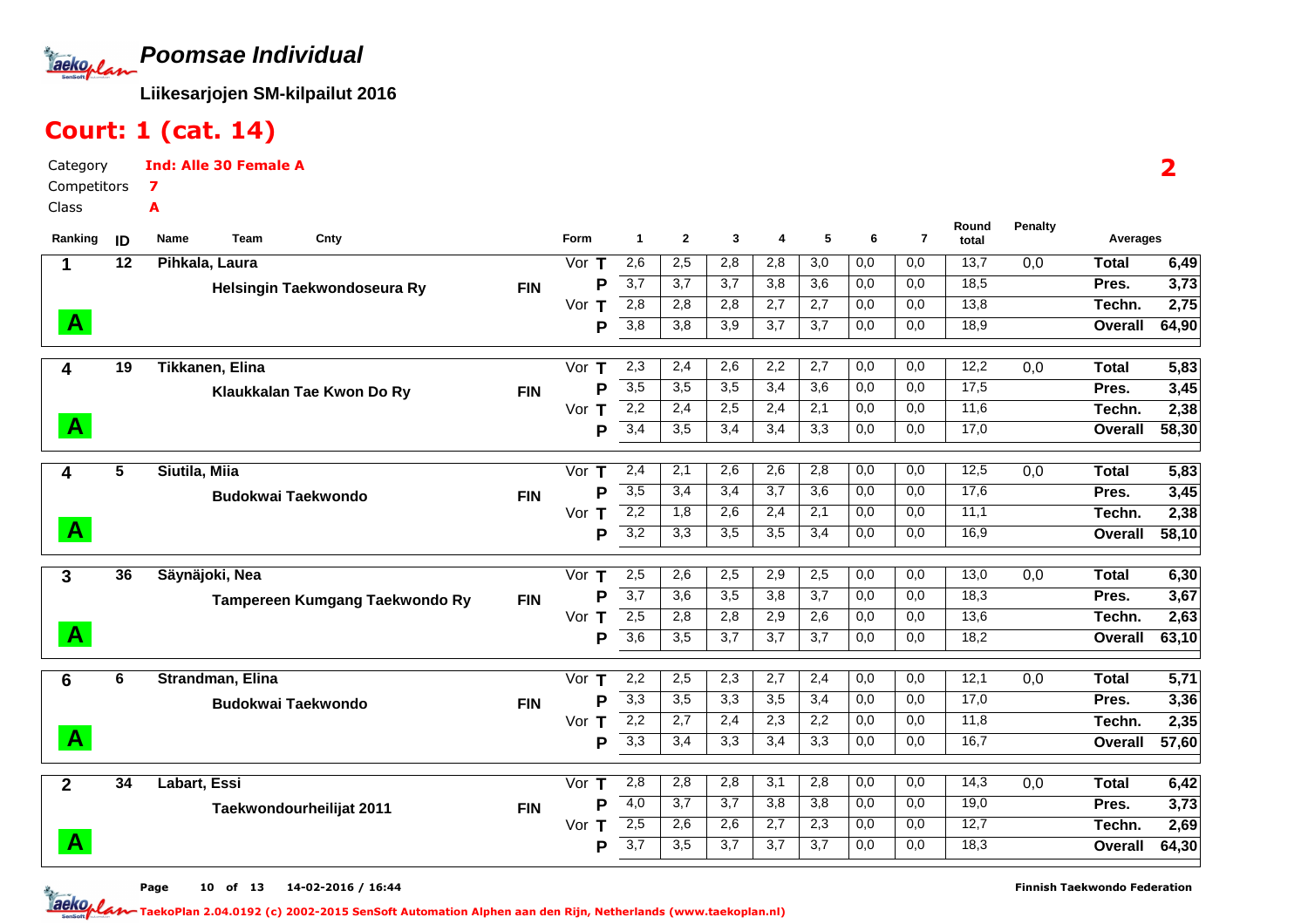**Poomsae Individual**Jackoplan

**Liikesarjojen SM-kilpailut 2016**

**<sup>P</sup>**

## Court: 1 (cat. 14)

**A**

| Category    |      |              | <b>Ind: Alle 30 Female A</b> |                           |            |      |     |     |     |     |     |     |     |       |         |          |      |
|-------------|------|--------------|------------------------------|---------------------------|------------|------|-----|-----|-----|-----|-----|-----|-----|-------|---------|----------|------|
| Competitors |      |              |                              |                           |            |      |     |     |     |     |     |     |     |       |         |          |      |
| Class       |      | A            |                              |                           |            |      |     |     |     |     |     |     |     | Round | Penalty |          |      |
| Ranking     | - ID | Name         | Team                         | Cnty                      |            | Form |     |     |     |     |     | 6.  |     | total |         | Averages |      |
|             | 17   | Brodkin, Isa |                              |                           |            | Vor  | 2,3 | 2,2 | 2,5 | 2,0 | 2,4 | 0,0 | 0,0 | 11,4  | 0,0     | Total    | 5,28 |
|             |      |              |                              | Klaukkalan Tae Kwon Do Ry | <b>FIN</b> | D    | 3,4 | 3,4 | 3,3 | 3,3 | 3,3 | 0,0 | 0,0 | 16,7  |         | Pres.    | 3,27 |
|             |      |              |                              |                           |            | Vor  | 2,1 | .5  | 1,9 | .6، | 1,7 | 0,0 | 0,0 | 08,8  |         | Techn.   | 2.01 |

Vor**T**

P

 $\overline{0,0}$ 

r **T** 2,1 | 1,5 | 1,9 | 1,6 | 1,7 | 0,0 | 0,0 | 08,8 **Techn. 2,01** 

08,8 $15,8$ 

2,1 | 1,5 | 1,9 | 1,6 | 1,7 | 0,0 | 0,0

3,3 | 3,2 | 3,2 | 3,2 | 2,9 | 0,0 | 0,0

Page 11 of 13 14-02-2016 / 16:44

**52,70**

**Overall**

 $\overline{2,01}$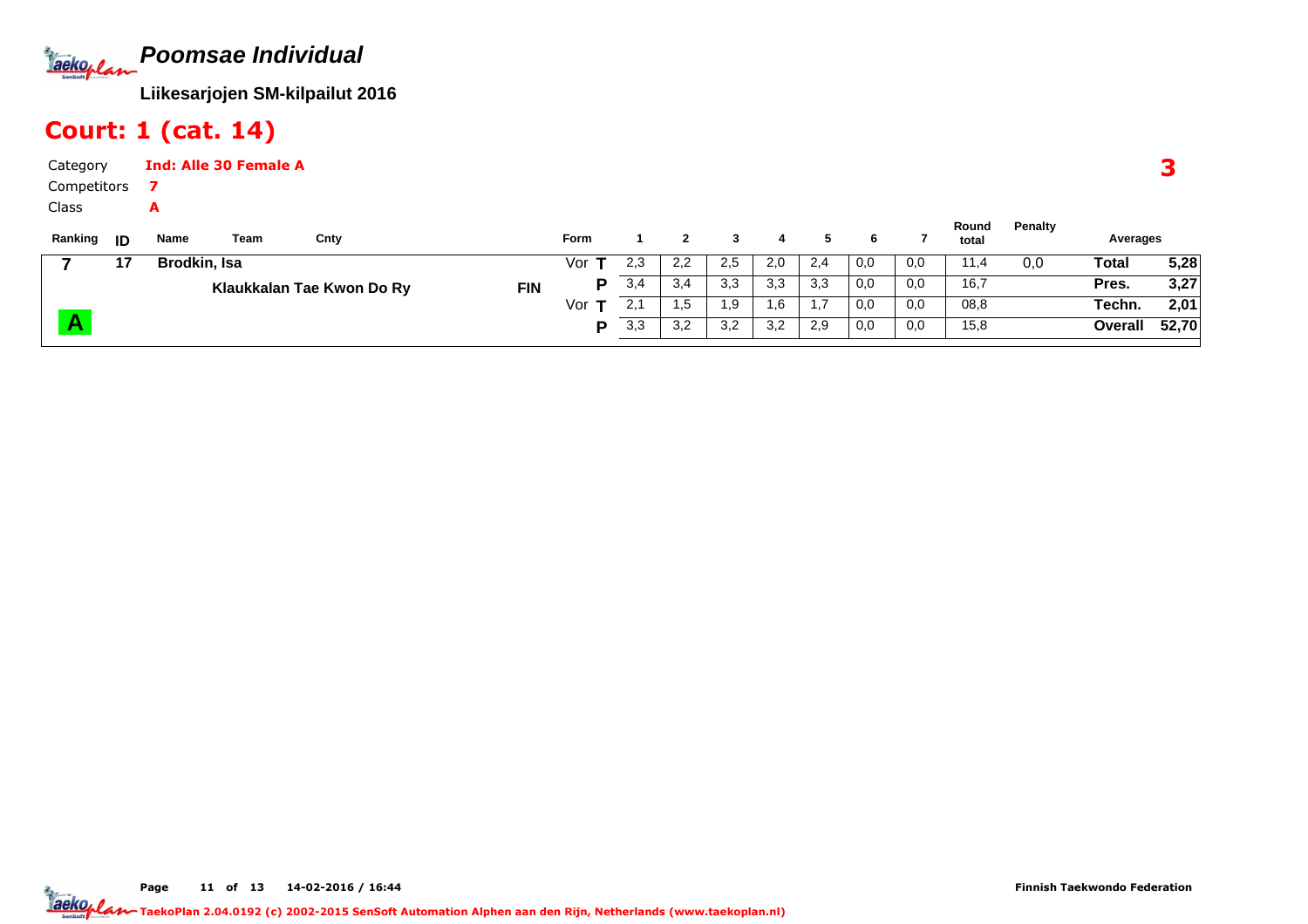

## Court: 1 (cat. 14)

Category CompetitorsInd: Alle 30 Female A7A

Class

| Ranking        | ID | Name<br>Cnty<br><b>Team</b>    | Form               | 1                | $\mathbf{2}$ | 3   | 4   | 5                | 6   | $\overline{7}$ | Round<br>total | <b>Penalty</b> | Averages     |       |
|----------------|----|--------------------------------|--------------------|------------------|--------------|-----|-----|------------------|-----|----------------|----------------|----------------|--------------|-------|
|                | 36 | Säynäjoki, Nea                 | Vor                | 2,6              | 3,1          | 2,7 | 3,0 | 3,1              | 0,0 | 0,0            | 14,5           | 0,0            | <b>Total</b> | 6,65  |
|                |    | Tampereen Kumgang Taekwondo Ry | P<br><b>FIN</b>    | $\overline{3,7}$ | 3,8          | 3,7 | 4,0 | 3,8              | 0,0 | 0,0            | 19,0           |                | Pres.        | 3,79  |
|                |    |                                | Vor                | $\overline{2,7}$ | 2,9          | 2,7 | 2,9 | 2,8              | 0,0 | 0,0            | 14,0           |                | Techn.       | 2,86  |
|                |    |                                | Ρ                  | 3,6              | 3,8          | 3,9 | 4,0 | 3,7              | 0,0 | 0,0            | 19,0           |                | Overall      | 66,50 |
| $\mathbf{2}$   | 12 | Pihkala, Laura                 | Vor<br>т           | 2,7              | 3,0          | 2,9 | 2,8 | 3,0              | 0,0 | 0,0            | 14,4           | 0,0            | <b>Total</b> | 6,53  |
|                |    | Helsingin Taekwondoseura Ry    | P<br><b>FIN</b>    | 3,7              | 3,6          | 3,7 | 3,7 | $\overline{3,7}$ | 0,0 | 0,0            | 18,4           |                | Pres.        | 3,71  |
|                |    |                                | Vor<br>т           | 2,8              | 2,5          | 2,7 | 2,7 | 3,0              | 0,0 | 0,0            | 13,7           |                | Techn.       | 2,81  |
|                |    |                                | Р                  | $\overline{3,8}$ | 3,6          | 3,7 | 3,7 | 3,9              | 0,0 | 0,0            | 18,7           |                | Overall      | 65,20 |
| 3              | 34 | Labart, Essi                   | Vor<br>$\mathsf T$ | 2,7              | 2,9          | 2,7 | 2,8 | 2,8              | 0,0 | 0,0            | 13,9           | 0,0            | <b>Total</b> | 6,49  |
|                |    | Taekwondourheilijat 2011       | Р<br><b>FIN</b>    | $\overline{3,7}$ | 3,8          | 3,7 | 3,9 | 3,7              | 0,0 | 0,0            | 18,8           |                | Pres.        | 3,77  |
|                |    |                                | Vor<br>т           | 2,5              | 2,7          | 2,7 | 2,6 | 2,9              | 0,0 | 0,0            | 13,4           |                | Techn.       | 2,72  |
|                |    |                                | Р                  | $\overline{3,6}$ | 3,8          | 3,8 | 3,8 | 3,8              | 0,0 | 0,0            | 18,8           |                | Overall      | 64,90 |
| 4              | 5  | Siutila, Miia                  | Vor                | 2,5              | 2,4          | 2,6 | 2,3 | 2,7              | 0,0 | 0,0            | 12,5           | 0,0            | <b>Total</b> | 6,08  |
|                |    | <b>Budokwai Taekwondo</b>      | P<br><b>FIN</b>    | $\overline{3,5}$ | 3,5          | 3,6 | 3,5 | 3,6              | 0,0 | 0,0            | 17,7           |                | Pres.        | 3,56  |
|                |    |                                | Vor<br>т           | 2,5              | 1,9          | 2,6 | 2,5 | 2,8              | 0,0 | 0,0            | 12,3           |                | Techn.       | 2,51  |
|                |    |                                | P                  | $\overline{3,5}$ | 3,6          | 3,6 | 3,6 | 3,6              | 0,0 | 0,0            | 17,9           |                | Overall      | 60,40 |
| $5\phantom{1}$ | 19 | Tikkanen, Elina                | Vor<br>Т           | 2,4              | 2,9          | 2,6 | 2,4 | 2,8              | 0,0 | 0,0            | 13,1           | 0,0            | <b>Total</b> | 6,05  |
|                |    | Klaukkalan Tae Kwon Do Ry      | P<br><b>FIN</b>    | 3,5              | 3,5          | 3,4 | 3,4 | 3,6              | 0,0 | 0,0            | 17,4           |                | Pres.        | 3,48  |
|                |    |                                | Vor                | 2,5              | 2,5          | 2,5 | 2,6 | 2,7              | 0,0 | 0,0            | 12,8           |                | Techn.       | 2,56  |
|                |    |                                | Р                  | 3,5              | 3,5          | 3,4 | 3,5 | 3,6              | 0,0 | 0,0            | 17,5           |                | Overall      | 60,80 |

Page 12 of 13 14-02-2016 / 16:44 12 of 13 14-02-2016 / 16:4

3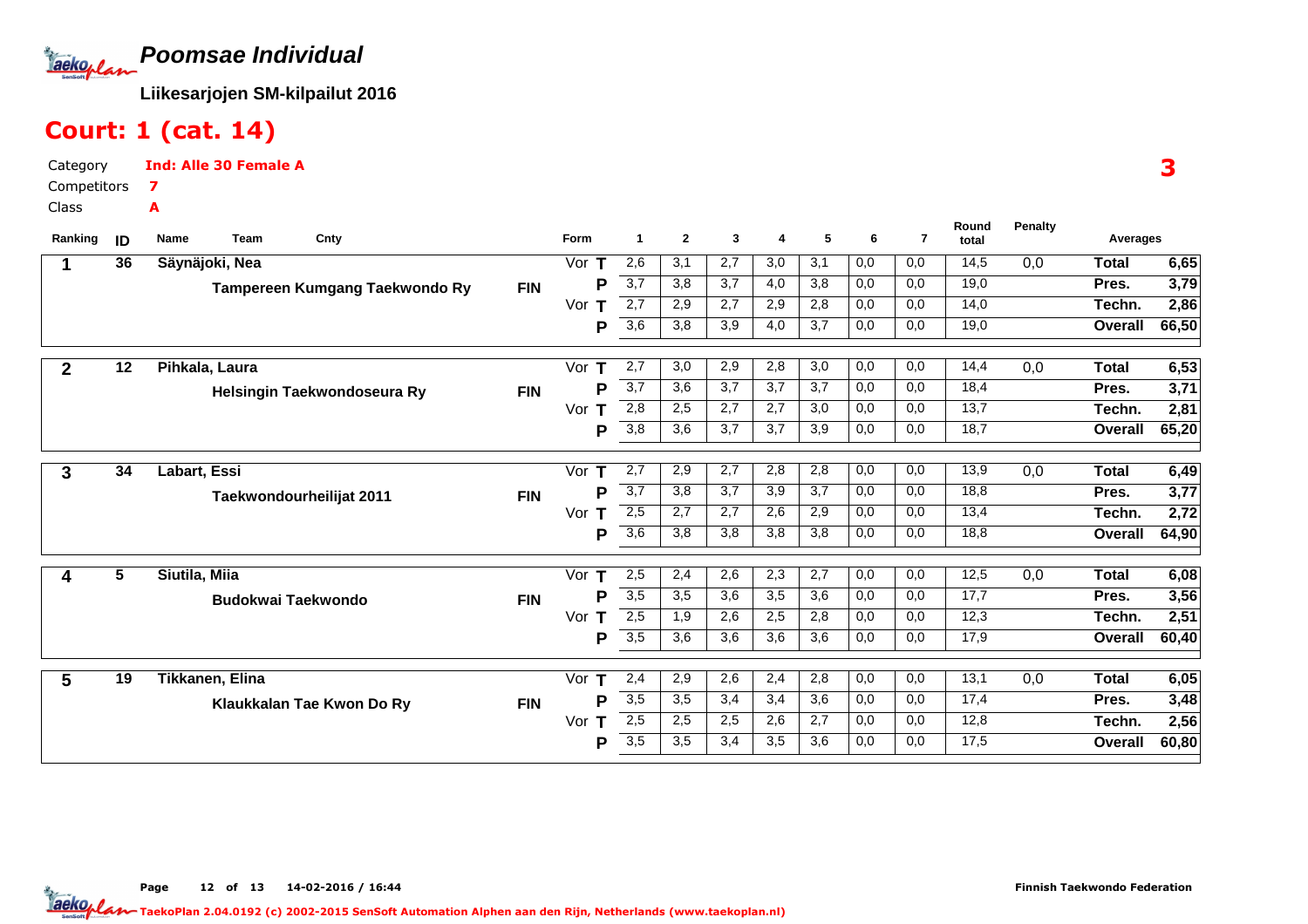

### Court: 1 (cat. 15)

Category CompetitorsClassInd: Alle 40 Male A3A

| Ranking      | ID | Cnty<br>Team<br>Name      |            | Form     | $\mathbf{1}$     | $\mathbf{2}$ | 3   | 4   | 5   | 6   |     | Round<br>total | <b>Penalty</b> | Averages     |       |
|--------------|----|---------------------------|------------|----------|------------------|--------------|-----|-----|-----|-----|-----|----------------|----------------|--------------|-------|
|              | 37 | Aukio, Jeppe              |            | Vor      | 2,6              | 2,6          | 2,7 | 2,4 | 2,5 | 0,0 | 0,0 | 12,8           | 0,0            | Total        | 6,29  |
|              |    | Vihdin Taekwondoseura Ry  | <b>FIN</b> | Р        | 3,7              | 3.6          | 3,6 | 3,6 | 3,6 | 0,0 | 0,0 | 18,1           |                | Pres.        | 3,65  |
|              |    |                           |            | Vor<br>т | 2,7              | 2,8          | 2,6 | 2,7 | 2,7 | 0,0 | 0,0 | 13,5           |                | Techn.       | 2,63  |
|              |    |                           |            | P        | 3,7              | 3,7          | 3,6 | 3,7 | 3,8 | 0,0 | 0,0 | 18,5           |                | Overall      | 62,90 |
| $\mathbf{2}$ | 32 | Aalto-Setälä, Sauli       |            | Vor<br>т | 2,4              | 2,9          | 2,7 | 2,4 | 2,8 | 0,0 | 0,0 | 13,2           | 0,0            | Total        | 6,19  |
|              |    |                           |            | P        | 3,3              | 3.7          | 3,6 | 3,5 | 3,5 | 0,0 | 0,0 | 17,6           |                | Pres.        | 3,51  |
|              |    | Rauman Taekwondo Ry       | <b>FIN</b> |          |                  |              |     |     |     |     |     |                |                |              |       |
|              |    |                           |            | Vor<br>т | 2,5              | 2,8          | 2,8 | 2,6 | 2,9 | 0,0 | 0,0 | 13,6           |                | Techn.       | 2,68  |
|              |    |                           |            | P        | 3,5              | 3,7          | 3,4 | 3,4 | 3,6 | 0,0 | 0,0 | 17,6           |                | Overall      | 62,00 |
|              |    |                           |            |          |                  |              |     |     |     |     |     |                |                |              |       |
| 3            |    | Huttunen, Petri           |            | Vor<br>т | 2,6              | 2,3          | 2,5 | 2,0 | 2,3 | 0,0 | 0,0 | 11,7           | 0,0            | <b>Total</b> | 5,92  |
|              |    | <b>Budokwai Taekwondo</b> | <b>FIN</b> | P        | $\overline{3,5}$ | 3,5          | 3,5 | 3,3 | 3,6 | 0,0 | 0,0 | 17,4           |                | Pres.        | 3,48  |
|              |    |                           |            | Vor<br>т | 2,4              | 2,6          | 2,4 | 2,6 | 2,5 | 0,0 | 0,0 | 12,5           |                | Techn.       | 2,43  |
|              |    |                           |            | P        | 3,5              | 3,5          | 3,4 | 3,4 | 3,6 | 0,0 | 0,0 | 17,4           |                | Overall      | 59,00 |

3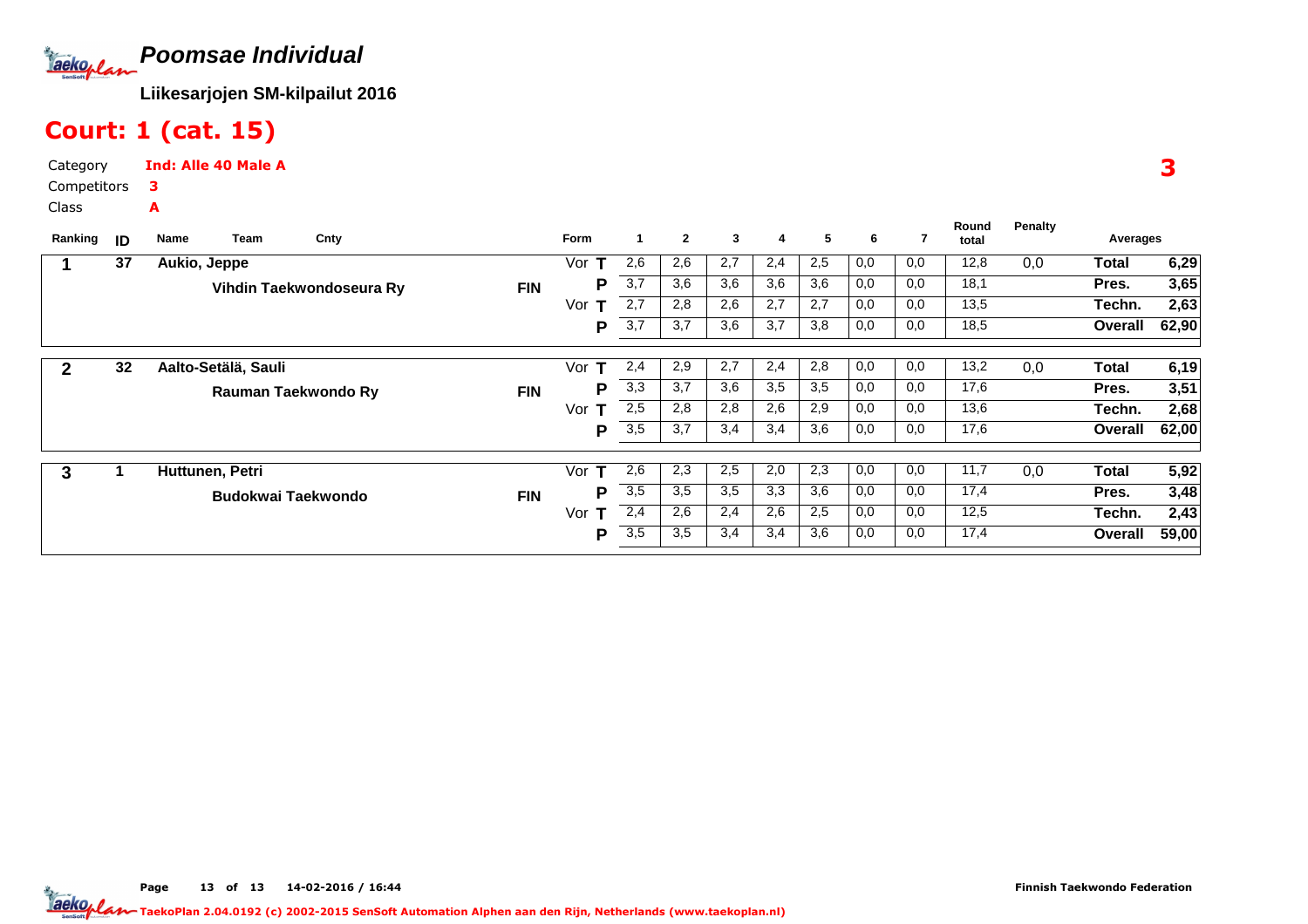

## Court: 1 (cat. 3)

| Category    | Pair: Parit, yli 30 A |
|-------------|-----------------------|
| Competitors |                       |
| Class       | А                     |

| <b>Ranking Name</b>     |                                              | <b>Team</b> | Cnty       | Form     |     | $\mathbf{2}$ | $\mathbf{3}$ | 4   | 5   | 6   | 7   | <b>Total</b><br>round | Penalty | <b>Total points</b> |       |
|-------------------------|----------------------------------------------|-------------|------------|----------|-----|--------------|--------------|-----|-----|-----|-----|-----------------------|---------|---------------------|-------|
| 1                       | EHT, HTKD                                    | 1           | <b>FIN</b> | Vor<br>т | 2,0 | 2,3          | 1,9          | 2,4 | 2,6 | 0,0 | 0,0 | 11,2                  | 0,0     | Total               | 5,85  |
|                         | Rejman, Kim / Nukari, Johanna                |             |            | P        | 3,6 | 3,6          | 3,5          | 3,7 | 3,6 | 0,0 | 0,0 | 18,0                  |         | Pres.               | 3,59  |
|                         |                                              |             |            | Vor      | 2,3 | 2,2          | 2,4          | 2,1 | 2,4 | 0,0 | 0,0 | 11,4                  |         | Techn.              | 2,27  |
|                         |                                              |             |            | P        | 3,6 | 3,5          | 3,5          | 3,6 | 3,6 | 0,0 | 0,0 | 17,8                  |         | Overall             | 58,40 |
| $\mathbf{2}$            | Budokwai, Rauma                              | 1           | <b>FIN</b> | Vor<br>т | 1,9 | 2,2          | 2,0          | 2,4 | 2,5 | 0,0 | 0,0 | 11,0                  | 0,0     | <b>Total</b>        | 5,74  |
|                         | Aalto-Setälä, Sauli / Saviauk, Triin         |             |            | P        | 3,5 | 3,5          | 3,3          | 3,5 | 3,5 | 0,0 | 0,0 | 17,3                  |         | Pres.               | 3,48  |
|                         |                                              |             |            | Vor      | 2,1 | 2,4          | 2,0          | 2,5 | 2,4 | 0,0 | 0,0 | 11,4                  |         | Techn.              | 2,25  |
|                         |                                              |             |            | P        | 3,4 | 3,5          | 3,4          | 3,5 | 3,6 | 0,0 | 0,0 | 17,4                  |         | Overall             | 57,10 |
| $\mathbf{3}$            | Klaukkala, Vihti                             | $\mathbf 1$ | <b>FIN</b> | Vor<br>т | 2,0 | 2,3          | 1,8          | 1,7 | 2,5 | 0,0 | 0,0 | 10,3                  | 0,0     | Total               | 5,50  |
|                         | Aukio, Jeppe / Rytkönen, Marjo               |             |            | P        | 3,4 | 3,5          | 3,4          | 3,4 | 3,6 | 0,0 | 0,0 | 17,3                  |         | Pres.               | 3,41  |
|                         |                                              |             |            | Vor      | 2,2 | 1,9          | 2,2          | 2,0 | 2,2 | 0,0 | 0,0 | 10,5                  |         | Techn.              | 2,08  |
|                         |                                              |             |            | P        | 3,4 | 3,4          | 3,4          | 3,0 | 3,4 | 0,0 | 0,0 | 16,6                  |         | Overall             | 54,70 |
|                         | Mukwan Jyväskylä                             | $\mathbf 1$ | <b>FIN</b> |          |     |              |              |     |     |     |     |                       |         |                     |       |
| $\overline{\mathbf{4}}$ |                                              |             |            | Vor<br>т | 1,9 | 1,9          | 2,0          | 2,3 | 2,3 | 0,0 | 0,0 | 10,4                  | 0,0     | Total               | 5,42  |
|                         | Patrikainen, Ilja / Hurmerinta, Riitta-Ilona |             |            | P        | 3,3 | 3,3          | 3,3          | 3,6 | 3,4 | 0,0 | 0,0 | 16,9                  |         | Pres.               | 3,31  |
|                         |                                              |             |            | Vor      | 1,9 | 2,2          | 2,0          | 2,5 | 2,2 | 0,0 | 0,0 | 10,8                  |         | Techn.              | 2,10  |
|                         |                                              |             |            | P        | 3,2 | 3,3          | 3,3          | 3,6 | 3,3 | 0,0 | 0,0 | 16,7                  |         | Overall             | 54,80 |

Page 1 of 3 14-02-2016 / 16:44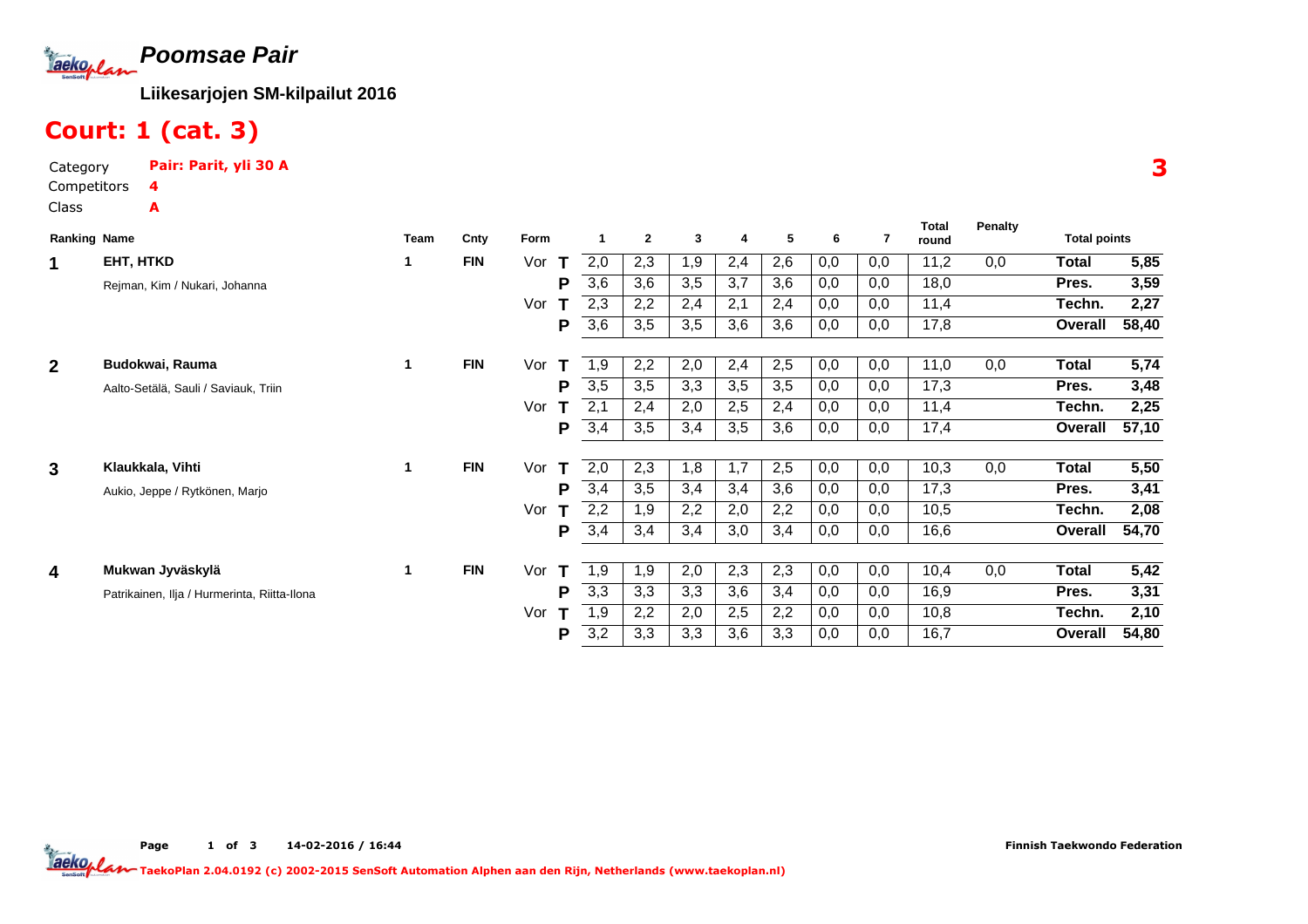

### Court: 1 (cat. 6)

Category Pair: Parit, alle 30 ACompetitorsClass1A

|                                    |      |            |      |           |                       |         |     |     |     |     | Total | <b>Penalty</b> |                     |       |
|------------------------------------|------|------------|------|-----------|-----------------------|---------|-----|-----|-----|-----|-------|----------------|---------------------|-------|
| <b>Ranking Name</b>                | Team | Cnty       | Form |           |                       |         |     |     |     |     | round |                | <b>Total points</b> |       |
| Taekwondourheilijat 2011           |      | <b>FIN</b> | Vor  | 2.8       | 2,8                   |         | 3,2 | 2.9 | 0,0 | 0,0 | 14.   | 0,0            | Total               | 6,61  |
| Kamphuis, Christian / Labart, Essi |      |            |      | 3.8       | 3,8                   | 3,9     | 3,9 | 3.9 | 0,0 | 0,0 | 19,3  |                | Pres.               | 3,83  |
|                                    |      |            | Vor  | 2 A       | 2.6                   | <u></u> | 2,9 | 2.9 | 0,0 | 0,0 | 13,5  |                | Techn.              | 2.78  |
|                                    |      |            |      | 27<br>3.1 | $\sim$ $\sim$<br>ູບ.≀ | 3,8     | 3,9 | 4,0 | 0,0 | 0,0 | 19,1  |                | Overall             | 66,00 |

Page 2 of 3 14-02-2016 / 16:44 TaekoPlan 2.04.0192 (c) 2002-2015 SenSoft Automation Alphen aan den Rijn, Netherlands (www.taekoplan.nl)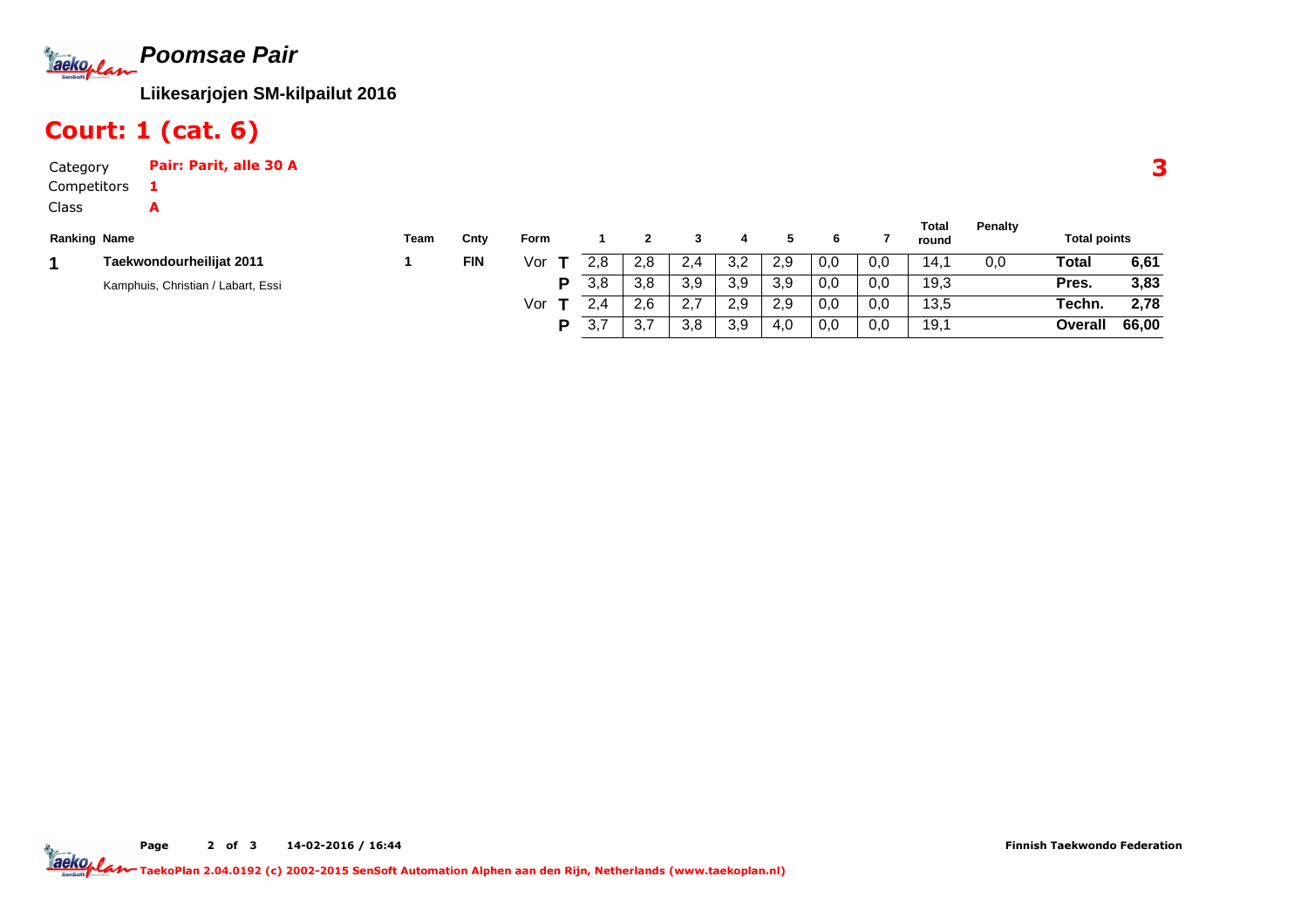

## Court: 1 (cat. 8)

| Category    | Pair: Parit, alle 17 A |
|-------------|------------------------|
| Competitors |                        |
| Class       | A                      |

| <b>Ranking Name</b>     |                                       | Team | Cnty       | Form |      | $\mathbf{2}$ | 3   | 4   | 5   | 6   | 7   | Total<br>round | Penalty | <b>Total points</b> |       |
|-------------------------|---------------------------------------|------|------------|------|------|--------------|-----|-----|-----|-----|-----|----------------|---------|---------------------|-------|
| 1                       | EHT, Kuopio                           |      | <b>FIN</b> | Vor  | 2,6  | 2,5          | 2,7 | 2,3 | 2,7 | 0,0 | 0,0 | 12,8           | 0,0     | Total               | 6,30  |
|                         | Koivistoinen, Veeti / Huuskonen, Eevi |      |            | P    | 3,8  | 3,7          | 3.7 | 3,4 | 3,7 | 0,0 | 0,0 | 18,3           |         | Pres.               | 3,69  |
|                         |                                       |      |            | Vor  | 2,6  | 2,8          | 2,7 | 2,4 | 2,6 | 0,0 | 0,0 | 13,1           |         | Techn.              | 2,61  |
|                         |                                       |      |            | P    | 3,6  | 3,8          | 3,8 | 3,4 | 3,6 | 0,0 | 0,0 | 18,2           |         | Overall             | 62,40 |
| $\overline{2}$          | Mudo Ry                               | 1    | <b>FIN</b> | Vor  | 2,5  | 2,6          | 2,6 | 2,6 | 2,7 | 0,0 | 0,0 | 13,0           | 0,0     | Total               | 6,04  |
|                         | Suomalainen, Keni / Suomalainen, Naam |      |            | P    | 3,6  | 3,6          | 3,5 | 3,5 | 3,6 | 0,0 | 0,0 | 17,8           |         | Pres.               | 3,53  |
|                         |                                       |      |            | Vor  | 2,4  | 2,3          | 2,5 | 2,4 | 2,4 | 0,0 | 0,0 | 12,0           |         | Techn.              | 2,50  |
|                         |                                       |      |            | P    | 3,6  | 3,5          | 3,4 | 3,5 | 3,5 | 0,0 | 0,0 | 17,5           |         | Overall             | 60,30 |
|                         |                                       |      |            |      |      |              |     |     |     |     |     |                |         |                     |       |
| 3                       | Klaukkala, Pori                       | 1    | <b>FIN</b> | Vor  | 2,4  | 2,4          | 2,4 | 1,8 | 2,2 | 0,0 | 0,0 | 11,2           | 0,0     | Total               | 5,54  |
|                         | Tuokko, Tara / Halonen, Daniel        |      |            | P    | 3,5  | 3,2          | 3,3 | 3,2 | 3,3 | 0,0 | 0,0 | 16,5           |         | Pres.               | 3,29  |
|                         |                                       |      |            | Vor  | 9, ا | 2,2          | 2,3 | 2,0 | 2,4 | 0,0 | 0,0 | 10,8           |         | Techn.              | 2,25  |
|                         |                                       |      |            | P    | 3,4  | 3,3          | 3,2 | 3,2 | 3,4 | 0,0 | 0,0 | 16,5           |         | Overall             | 55,00 |
| $\overline{\mathbf{4}}$ | HTKD, TU11                            | 1    | <b>FIN</b> | Vor  | 1,6  | 1,7          | 1,7 | 1,6 | 1,5 | 0,0 | 0,0 | 08,1           | 0,0     | Total               | 4,08  |
|                         |                                       |      |            |      |      |              |     |     |     |     |     |                |         |                     |       |
|                         | Kopisto, Methasit / Quinones, Sara    |      |            | P    | 2,9  | 3,0          | 3,1 | 3,0 | 2,9 | 0,0 | 0,0 | 14,9           |         | Pres.               | 2,85  |
|                         |                                       |      |            | Vor  |      | 0,7          | 0,7 | 0,1 | 1,2 | 0,0 | 0,0 | 03,8           |         | Techn.              | 1,23  |
|                         |                                       |      |            | P    | 2,7  | 2,7          | 2,9 | 1,9 | 2,8 | 0,0 | 0,0 | 13,0           |         | Overall             | 39,80 |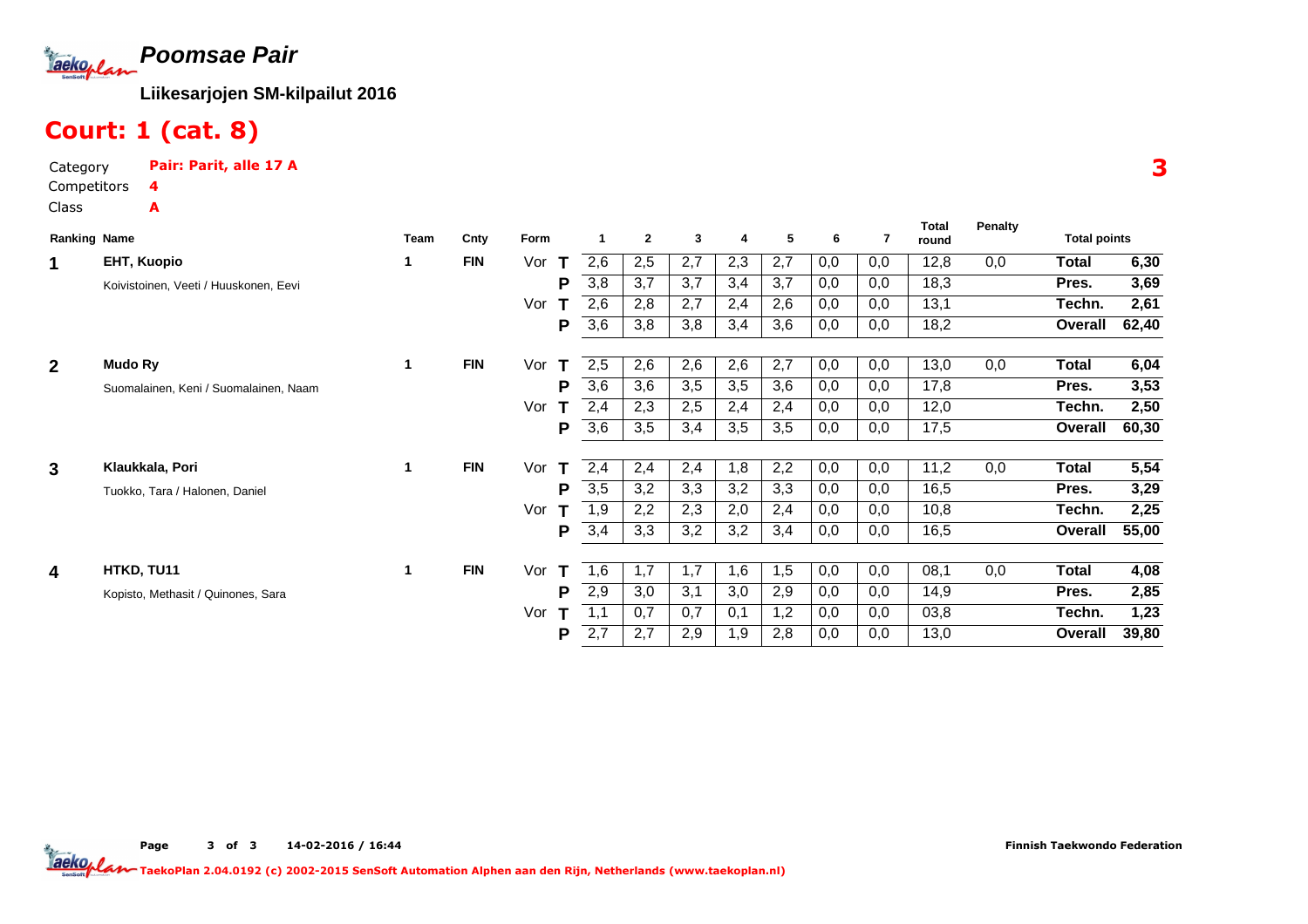

### Court: 1 (cat. 7)

A

Category Team: Ryhmät, yli 30 ACompetitors1

Class

|                     |                                                  |      |            |      |     |                  |     |     |     |     |     | Total | Penalty |                     |       |
|---------------------|--------------------------------------------------|------|------------|------|-----|------------------|-----|-----|-----|-----|-----|-------|---------|---------------------|-------|
| <b>Ranking Name</b> |                                                  | Team | Cnty       | Form |     |                  |     |     |     |     |     | round |         | <b>Total points</b> |       |
|                     | HTKD, Rauma, Vihti                               |      | <b>FIN</b> | Vor  |     | 2,4              | 2.5 | .9  | 2,0 | 0,0 | 0,0 | 10,5  | 0,0     | <b>Total</b>        | 5,70  |
|                     | Rejman, Kim / Aalto-Setälä, Sauli / Aukio, Jeppe |      |            | D    | 3,6 | 3,6              | 3,6 | 3,2 | 3,6 | 0,0 | 0,0 | 17,6  |         | Pres.               | 3,55  |
|                     |                                                  |      |            | Vor  | 2,0 | -2.1<br><u>.</u> | 2.3 | 2,2 | 2,3 | 0,0 | 0,0 | 10,9  |         | Techn.              | 2,15  |
|                     |                                                  |      |            | D    | 3,5 | 3,5              | 3.5 | 3,3 | 3.6 | 0,0 | 0,0 | 17,4  |         | Overall             | 56,40 |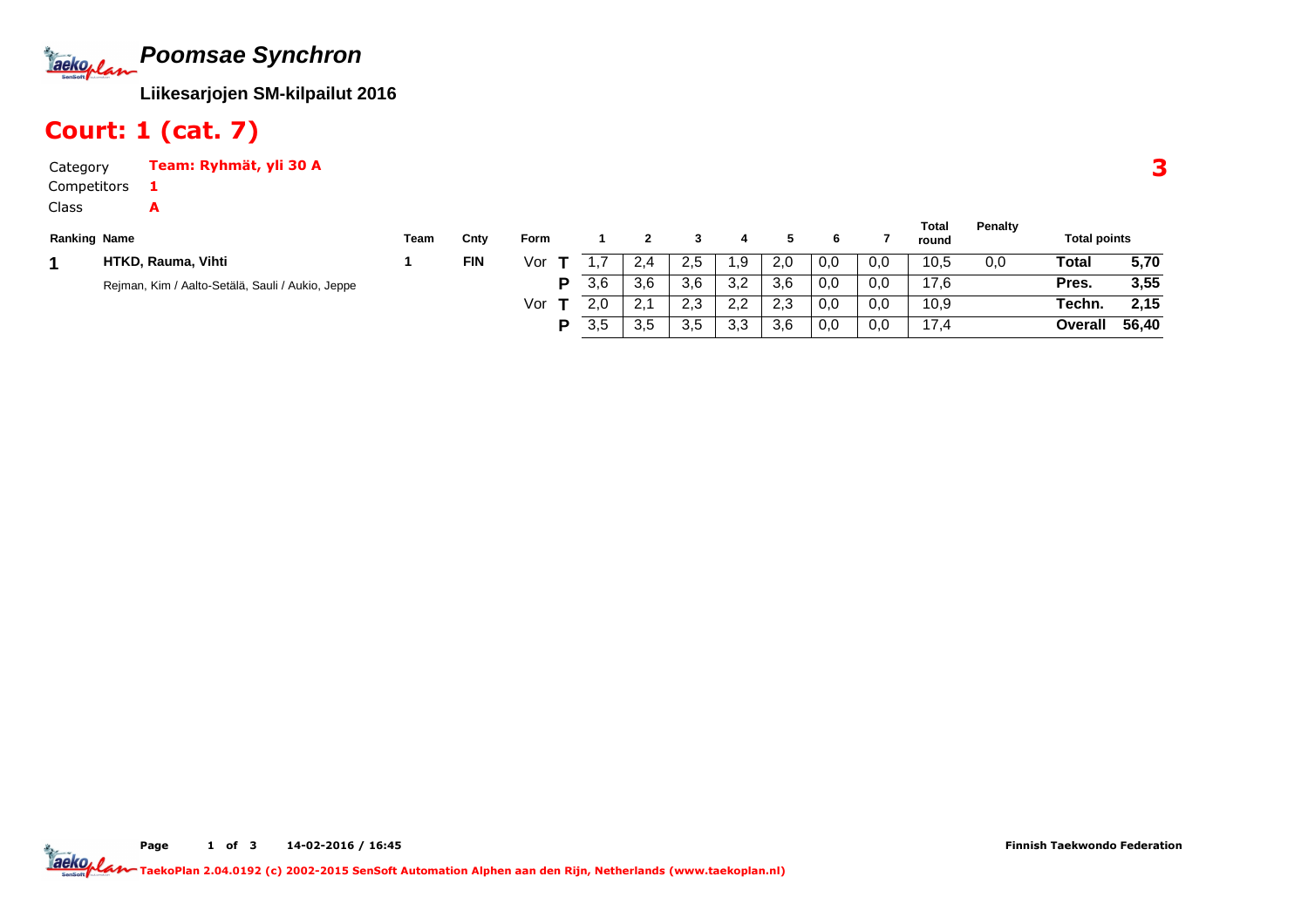

### Court: 1 (cat. 9)

A

Category Team: Ryhmät, alle 30 ACompetitors2

Class

|                     |                                                     |      |            | <b>Form</b> |     |     | 3   |     |     |     |     | Total | Penalty | <b>Total points</b> |       |
|---------------------|-----------------------------------------------------|------|------------|-------------|-----|-----|-----|-----|-----|-----|-----|-------|---------|---------------------|-------|
| <b>Ranking Name</b> |                                                     | Team | Cnty       |             |     |     |     | 4   | 5   | 6   |     | round |         |                     |       |
| 1                   | Budokwai, TU11                                      |      | <b>FIN</b> | Vor         | 3,0 | 3,0 | 3,0 | 3,0 | 3,1 | 0,0 | 0,0 | 15,1  | 0,0     | Total               | 7,15  |
|                     | Kamphuis, Christian / Siltanen, Olli / Salmi, Frans |      |            | Р           | 4,3 | 4,1 | 3,9 | 4,3 | 4,2 | 0,0 | 0,0 | 20,8  |         | Pres.               | 4,18  |
|                     |                                                     |      |            | Vor         | 2,8 | 3,0 | 3,0 | 3,1 | 2,8 | 0,0 | 0,0 | 14,7  |         | Techn.              | 2,96  |
|                     |                                                     |      |            | Р           | 4.2 | 4.1 | 4,1 | 4,4 | 4,2 | 0,0 | 0,0 | 21,0  |         | Overall             | 71.60 |
|                     |                                                     |      |            |             |     |     |     |     |     |     |     |       |         |                     |       |
| $\mathbf{2}$        | Klaukkala, Kumgang, TU11                            |      | <b>FIN</b> | Vor         | 2.6 | 2,6 | 2,6 | 2,4 | 2,7 | 0,0 | 0,0 | 12,9  | 0,0     | Total               | 6,25  |
|                     | Säynäjoki, Nea / Labart, Essi / Tikkanen, Elina     |      |            | Р           | 3,8 | 3,9 | 3,6 | 3,6 | 3,7 | 0,0 | 0,0 | 18,6  |         | Pres.               | 3,69  |
|                     |                                                     |      |            | Vor         | 2.5 | 2,6 | 2,5 | 2,5 | 2,6 | 0,0 | 0,0 | 12,7  |         | Techn.              | 2,56  |
|                     |                                                     |      |            | P           | 3,8 | 3,7 | 3,6 | 3,5 | 3,7 | 0,0 | 0,0 | 18,3  |         | Overall             | 62,50 |

Page 2 of 3 14-02-2016 / 16:45 TaekoPlan 2.04.0192 (c) 2002-2015 SenSoft Automation Alphen aan den Rijn, Netherlands (www.taekoplan.nl)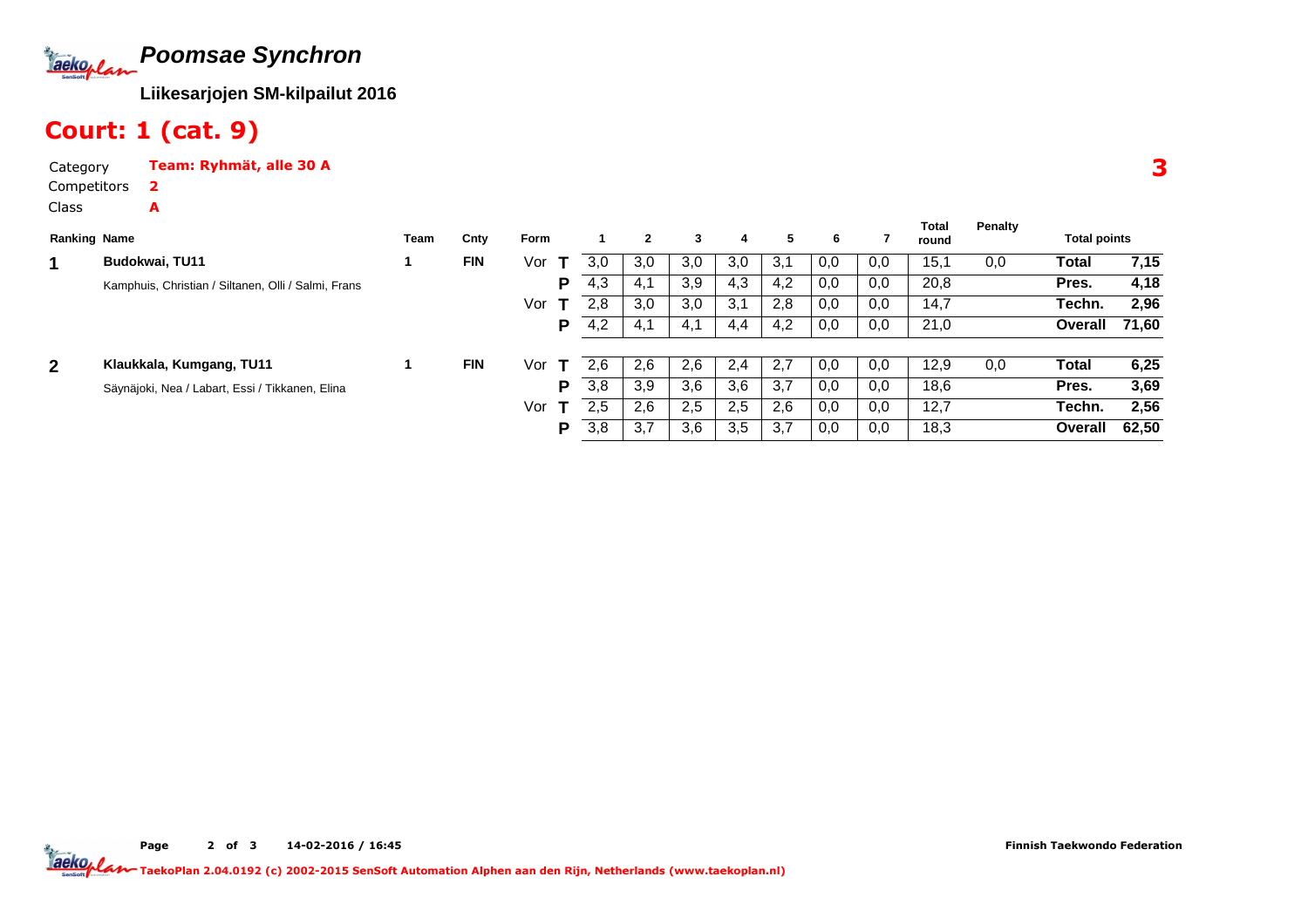

### Court: 1 (cat. 10)

A

Category Team: Ryhmät, alle 17 A2

Competitors

Class

| <b>Ranking Name</b> |                                                            | Team | Cnty       | Form |     |     | 3   | 4   | 5   | 6   |     | Total<br>round | <b>Penalty</b> | <b>Total points</b> |       |
|---------------------|------------------------------------------------------------|------|------------|------|-----|-----|-----|-----|-----|-----|-----|----------------|----------------|---------------------|-------|
|                     | EHT, Klaukkala, Mudo                                       |      | <b>FIN</b> | Vor  | 2.5 | 2,6 | 2.6 | 2.5 | 2.5 | 0,0 | 0,0 | 12,7           | 0,0            | Total               | 6,05  |
|                     | Tuokko, Tara / Suomalainen, Naam / Huuskonen, Eevi         |      |            | Р    | 3,5 | 3,6 | 3,6 | 3,5 | 3,5 | 0,0 | 0,0 | 17,7           |                | Pres.               | 3,55  |
|                     |                                                            |      |            | Vor  | 2.4 | 2,6 | 2,6 | 2,2 | 2,4 | 0,0 | 0,0 | 12,2           |                | Techn.              | 2,50  |
|                     |                                                            |      |            | P    | 3,5 | 3,6 | 3,6 | 3,4 | 3,6 | 0,0 | 0,0 | 17,7           |                | Overall             | 60,30 |
| $\mathbf{2}$        | Kuopion Taekwondo Ry                                       |      | <b>FIN</b> | Vor  | 2.3 | 2,3 | 2.4 | 2,3 | 2,3 | 0,0 | 0,0 | 11,6           | 0,0            | Total               | 5,79  |
|                     | Pärssinen, Aapo / Vartiainen, Severi / Koivistoinen, Veeti |      |            | Р    | 3,4 | 3,5 | 3,4 | 3,3 | 3,4 | 0,0 | 0,0 | 17,0           |                | Pres.               | 3,43  |
|                     |                                                            |      |            | Vor  | 2.3 | 2,5 | 2,5 | 2,1 | 2.4 | 0,0 | 0,0 | 11,8           |                | Techn.              | 2,35  |
|                     |                                                            |      |            | Р    | 3,3 | 3,5 | 3,6 | 3,2 | 3,6 | 0,0 | 0,0 | 17,2           |                | Overall             | 57,60 |

3

Page 3 of 3 14-02-2016 / 16:45